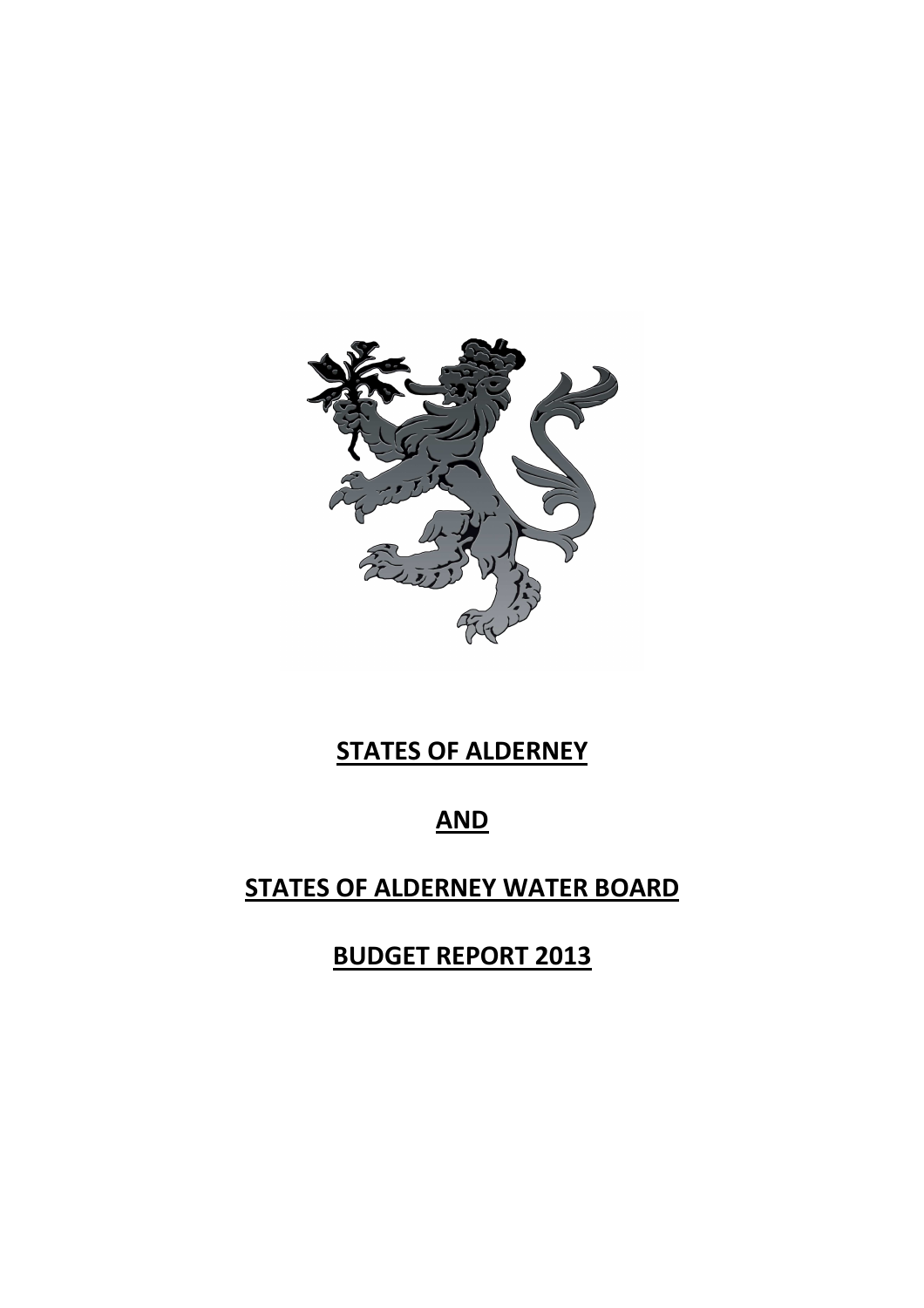## **BUDGET REPORT 2013**

The States of Alderney receives an annual revenue cash allocation from the States of Guernsey, which together with its own income makes it necessary to prioritise the areas of public services that can be provided from the finite resources available.

Annual budgets provide a framework, they do not bind the States to spend in any particular area and nor do they preclude the States from choosing to vary the levels and standards of service it provides. Nonetheless, the figures given in the budget are clear indicators of expected income and expenditure in the various sectors.

The 2013 revenue budget has been prepared against a background of no increase in the cash allocation from Guernsey, with the exception of annual pay awards, but now includes the £200K previously allocated to capital. The total cash allocation for 2013 is therefore £1,940,000 which in addition to our locally raised revenue gives a total income of £3,011,450.

This is the second year that we have not had any unspent balances available, historically this has given us the flexibility of either under or overspending during the financial year without penalty. The balance from 2011 of £41,700, (due to the delayed SWD projects) has been carried forward into 2012, and shown as timing differences.

In 2012 Senior Managers from each Department have been formally delegated with full responsibility for their budgets as the Principle Budget holder (PBH), and in turn have been given the authority to sub delegate to their staff where appropriate. This has been a major change in the way that expenditure is administered, the PBH is required to report significant variances to the Senior Management Team on a monthly basis, which is in turn reported to the politicians serving on the Finance Advisory Group. Each Department is responsible for ensuring that there is sufficient funding available in order to reach the objectives outlined in the business plan.

Staff numbers (FTE) have remained constant. Any further variations in wages/salaries throughout the budget are due to staff being allocated to an alternative budget heading, apportionment of salaries between headings, annual increments, and temporary staff cover for long term sickness etc. The cash allocation from Guernsey is adjusted to incorporate any pay settlement awarded.

The main changes and assumptions relating to the attached budgets on pages 1 to 13 are listed as follows :-

#### **STATES OF ALDERNEY REVENUE ACCOUNT**

#### **SUMMARY (Page 1)**

**Revised Budget 2012 (RB) –** The income from the three Committees at £1,039,770 together with the net revenue cash allocation of £1,932,650 from Guernsey (inclusive of the £200K previously allocated to capital), and the timing differences from 2011 of £41,700, will meet the anticipated expenditure for 2012.

**Budget 2013** - is based on income of £1,071,450 from the three Committees, together with the similar cash allocation from Guernsey at £1,940,000, in order to meet the expenditure requirement of £3,011,450. With no increase in the cash allowance from Guernsey (with the exception of pay awards), or additional income from rates, in real terms this means a reduction in income as other costs have continued to increase.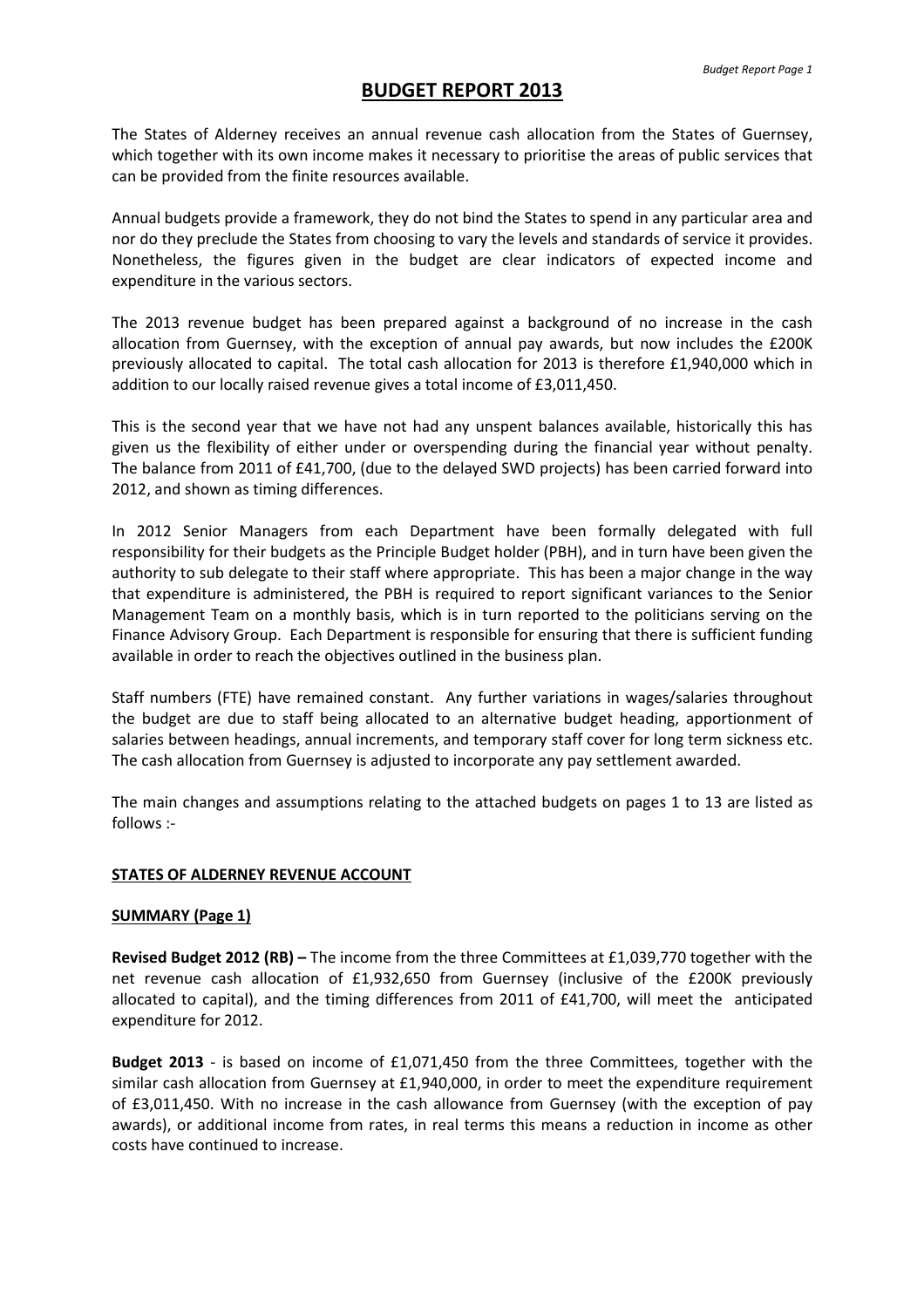#### **BUILDING & DEVELOPMENT CONTROL COMMITTEE – REVENUE BUDGET (Page 2)**

#### **Income**

The revised budget for 2012 planning fees has been slightly increased to reflect a large one off payment but offset by a reduction in building permit fees. The fees have not been increased since 2009, and are awaiting review.

#### **Expenditure**

Staff costs have been amended in order to reflect actual cost of States Engineer and support staff, with 2013 allowing for an expected land use plan.

#### **GENERAL SERVICES COMMITTEE - REVENUE BUDGET (Pages 3 to 5)**

#### **Income**

**Properties** – General rents include all commercial rents and has been increased in accordance with leases together with additional properties being rented.

**Campsite** – significantly reduced income due to new terms & conditions for operators during the first transitional year.

**Island Hall fees** – now showing full cost of potential rents which could be collected, less the concessions and grants awarded.

#### **Expenditure**

**Agriculture -** Abattoir costs now includes all non-wage costs for new Abattoir including Slaughterman.Veterinary services had been increased in the original budget to allow for nonresident vet services, which to date have not been required.

**Civil Emergency –** Supplies & Services includes £10K in 2012 for changeover of pager system.

**Administration -** increased due to the reallocation of costs to reflect supervision, relocation of office, and health & safety training.

**Fire Brigade & Cliff Rescue** – increased due to increased hours, training costs associated with new equipment, together with additional visit by Fire Inspector.

**Apprenticeship Scheme** – wage costs increased in line with incremental apprenticeship pay grades.

**Minor Projects** – refers to work carried out for third parties, hence the high recovery element. Allocation of staff and associated costs, together with recoveries, as anticipated by SWD.

**Properties General & Housing** – Increased for 2013 to incorporate scaffold costs associated with external decorating.

**Refuse Collection & Recycling Centre** – Although the charges for disposal of our waste to Guernsey continue to rise, this budget has been capped at £500k for several years due to efficiencies within the operating system. Alternative methods of disposing of waste continue to be investigated.

**Vehicle Fleet –** supplies & services increased due to cover for long term sick leave (i.e. bought-in mechanic services)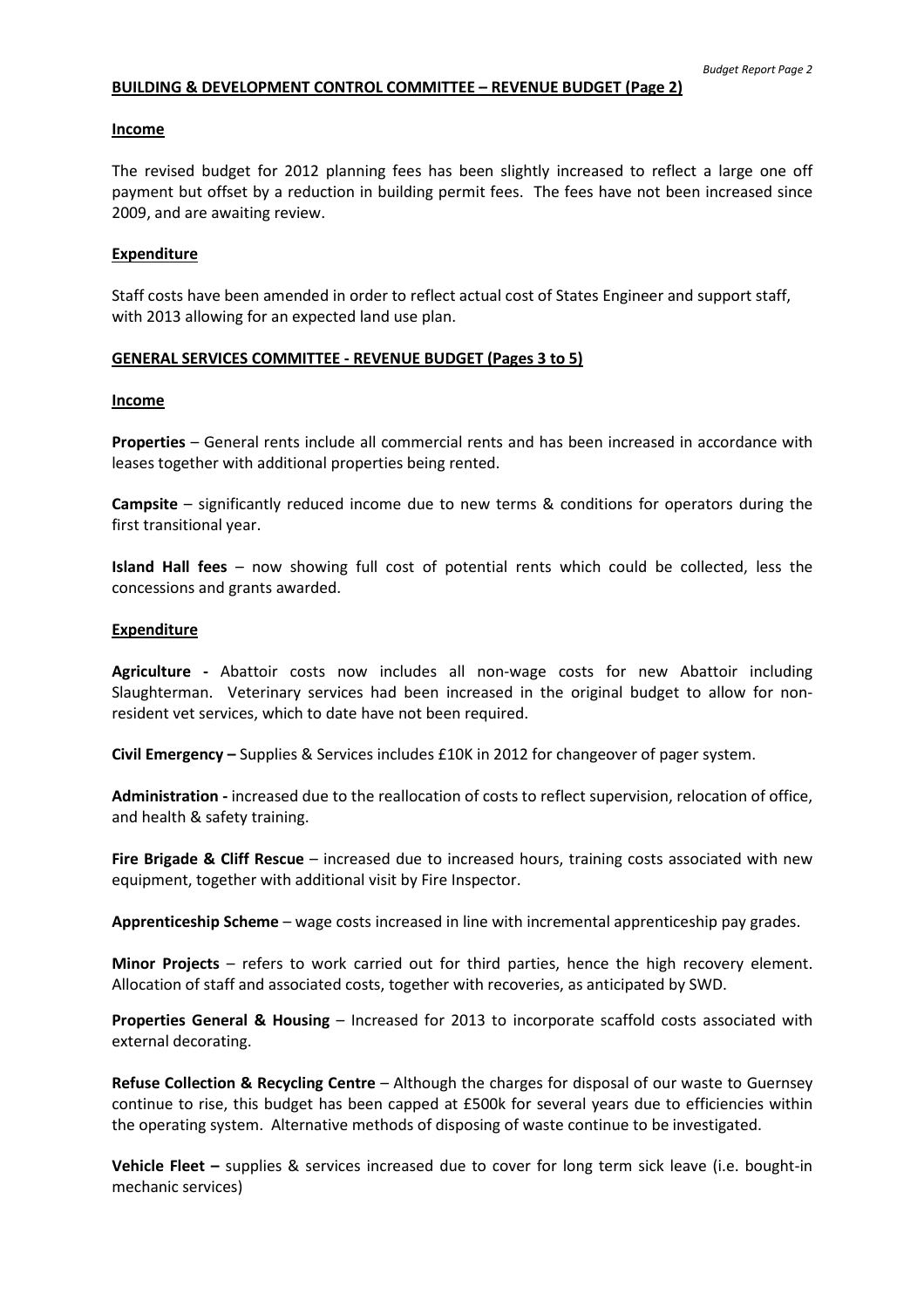#### **GENERAL SERVICES COMMITTEE – ALDERNEY HARBOUR (Page 6)**

#### **Income**

No increases in dues have been factored into 2013 pending the harbour review.

**Administration** - Harbour Dues & Fees have slightly decreased due to the reduction on cargo fees chargeable wef 1<sup>st</sup> April 2012.

**Crane Dues & Boat lifts** – Reduced income due to less man hours spent on crane duties, and fewer boats lifted.

**Moorings & Navigation** – **Fees** – reduction in local mooring fees due to fewer boats.

#### **Expenditure**

**Crane supplies & services** – significant additional expenditure due to repairs to Kobelco crane and cost of emergency crane leasing including shipping following the Kobelco failure.

**Quays & Buildings -** increase due to fire fighting equipment retention which was part of the Commercial Quay capital project (now closed), and Quay surface survey not included in original budget.

#### **POLICY & FINANCE COMMITTEE – REVENUE BUDGET (Pages 7 & 8)**

#### **Income**

**Court receipts** – income in 2012 has been reduced to reflect the significant reduction in traffic fines issued.

**Numismatic income –** Commemorative coins continue to be an important source of revenue for Alderney. The original budget figure for 2012 was conservative, however sales of the Queens Diamond Jubilee, and 100<sup>th</sup> Anniversary of the Titanic coins have proved extremely popular in 2012 to date. Information received on predicted sales is looking good, however any increase in sales is partially offset by increase transfer to the currency reserve.

**Occupiers Rates –** Mindful of the current financial pressures on Alderney residents and businesses it has been agreed not to increase Occupiers Rates for 2013. Proposals were considered to further reduce the charges to charities, however in order to collect similar revenue to 2012 this would have resulted in increased charges for an alternative category. It has therefore been agreed to review tariffs during 2013.

**PO Profits –** reduced from original budget based on downturn in sales.

**Permits licences & fees** – decrease mainly due to fewer employment permits issued.

**Promotion & Marketing –** Sale of Advertising Space – increased for 2013 due to online advertising and wider reach of brochure advertisers.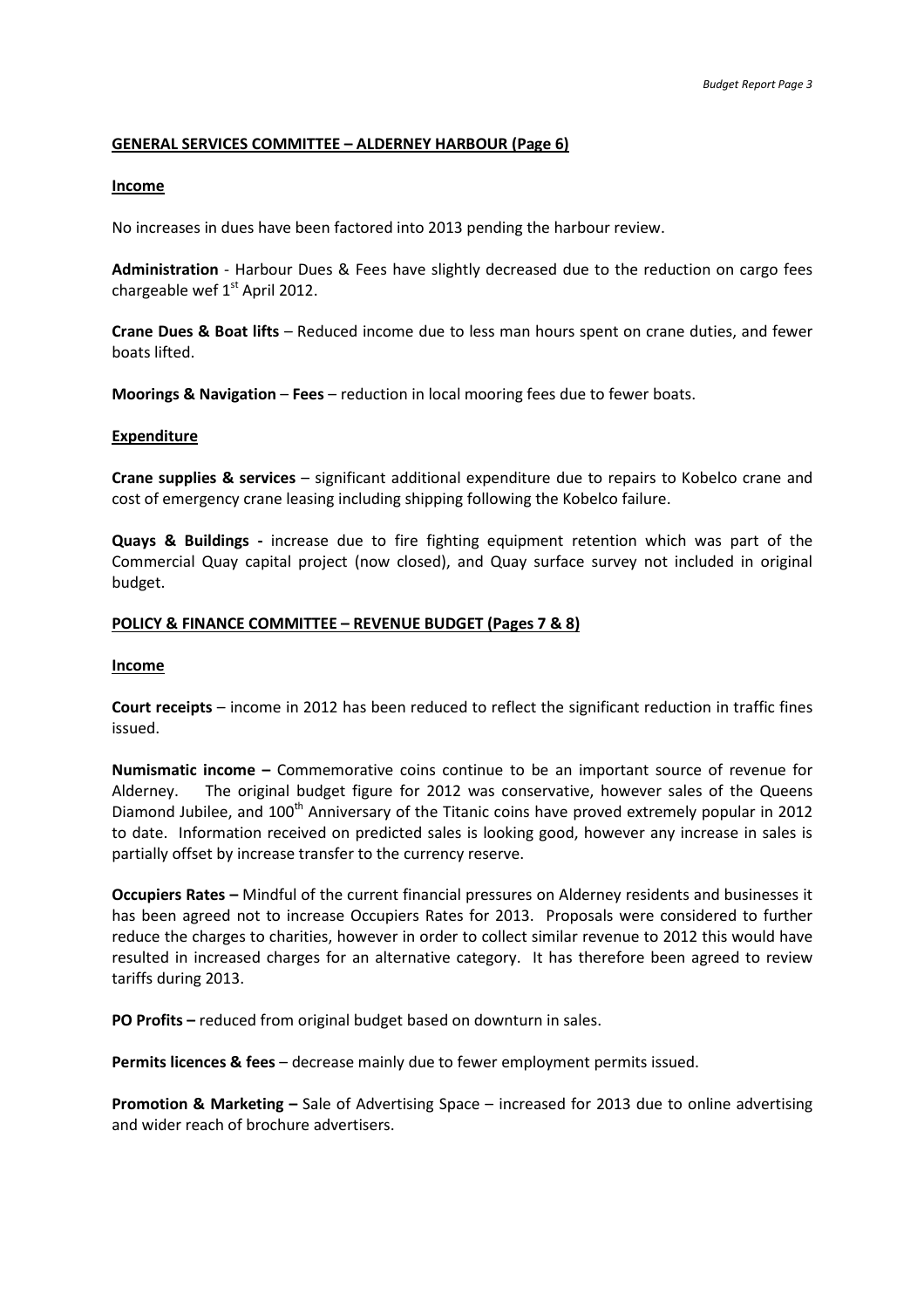#### **Expenditure**

**Administration –** Staff expenditure slightly increased due to reapportionment of costs, temporary long term leave cover etc. Supplies & Services increase is due to additional staff training, States Members travel and cost of the Royal Visit which was unknown when setting the 2012 budget. Insurance costs increased due to large claims this year, and contingency allowance for 2013.

**Education & Health –** now identifies grants to both playschemes together with the Island Hall subsidy.

**Promotion & Marketing** – New Business development - expenditure has been less than predicted during 2012 pending the economic review.

#### **STATES OF ALDERNEY CAPITAL BUDGET (pages 9 to 12)**

It is important to recognise that approval by the States of the overall capital budget does not mean that any individual project can proceed without further approval under the financial procedures, and should therefore be recognised as an indication of probable projects as opposed to a firm schedule.

#### **Income**

In addition to capital revenue raised from Conge and property sales, the Capital Program continues to be mainly funded by Alderney Gambling Control Commission surpluses which are expected to amount to approximately £2,390,000 in 2012 and £2,250,000 in 2013.

As reported last year it has been necessary to build up reserves following the previous major capital projects, this was achieved in 2011 and the revised budget 2012 shows accumulation of further reserves which will be required to fund the 2013 capital program.

#### **Expenditure**

In 2013 the General Services Committee anticipate £1,353,000 expenditure at the Harbour, including the revetment rebuild, and replacement Harbour Office, together with £1,651,000 on Water Board and Public Services projects. The Policy & Finance Committee expect to spend £1,436,000, however two of these projects are directly linked to the sale proceeds from Fort Tourgis.

#### **WATERBOARD REVENUE BUDGET (Page 13)**

#### **Income**

After several years of increases at 10% Water rates were increased by 5% in 2011, with a similar increase proposed in 2012.

#### **Expenditure**

Operating expenditure has increased in some areas, in particular depreciation which has increased due to the capitalisation of the new plant and associated equipment, together with increased fuel and electricity costs.

The gross wage costs are partially offset by the recovery from the in-house labour used on capital projects. A revised pay structure has been trialled and whilst it has improved the rota system etc, it has resulted in additional pay costs, which was not the original intention. Further progress is therefore required in this area, including greater reliance on the telemetry system.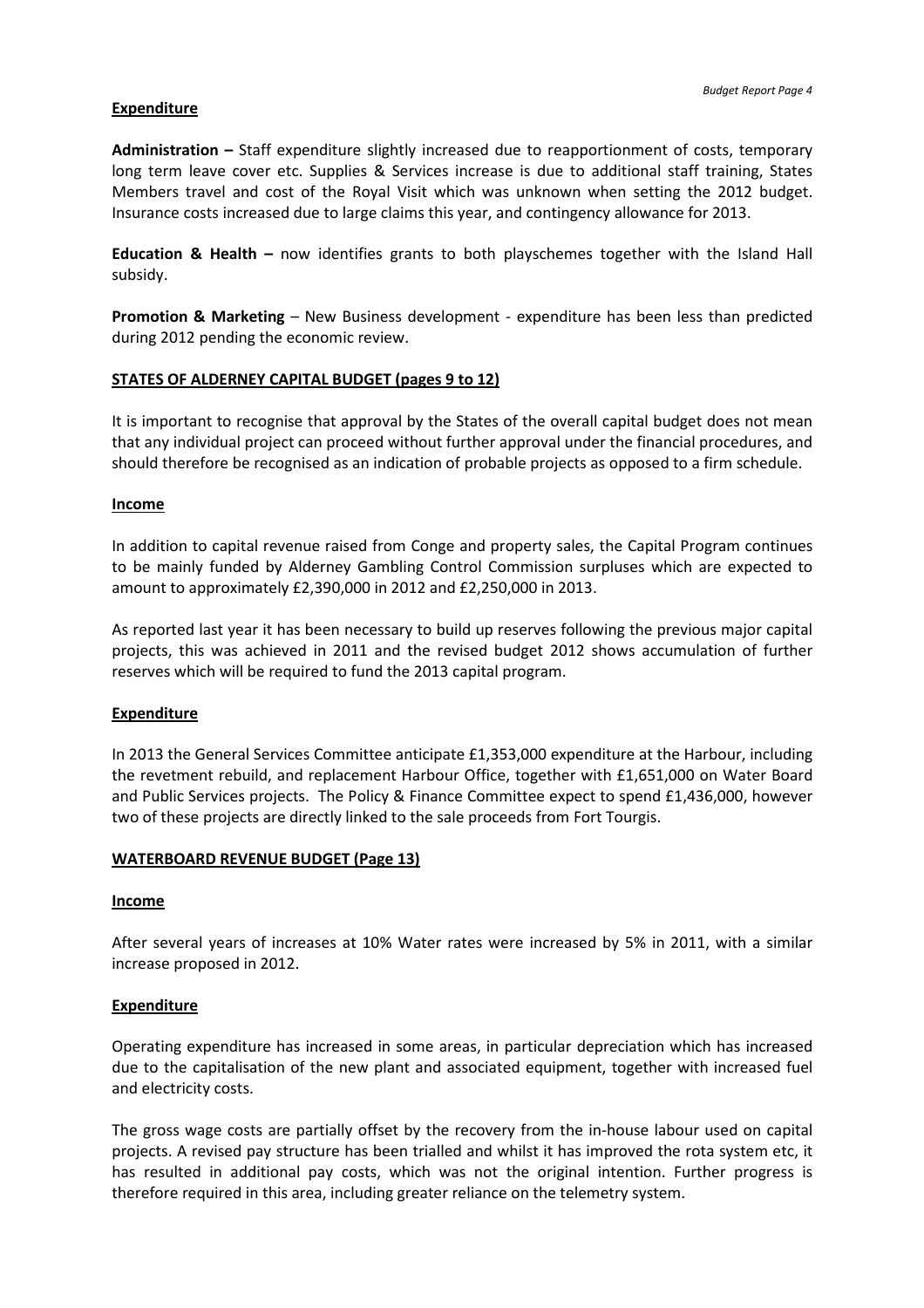#### **WATERBOARD CAPITAL BUDGET**

The Water Board continues to be supported by substantial capital investment from the States of Alderney, in the form of capital grants, currently amounting to in excess of £1.6M. Phases 1 to 3 have significantly improved the water collection, filtration & treatment, and storage.

Phase 4, which is mainly aimed at replacing the distribution network, has commenced this year at £210,300 and will be ongoing over several years anticipated at £250K per annum.

#### **CONCLUSION**

Work is currently under way to formulate a long-term economic strategy for the Island which will include best practice benchmarking with islands of similar characteristics. In this way we can better understand our own economy and appreciate the consequent impact of our policies.

This budget delivers the services Alderney deserves without an increase in the domestic rates. This is an achievement in itself. We continue to improve the water infrastructure of the Island whilst keeping rises well below our forecast of a 10% year on year rise. We have sufficient capital funds for projects in 2013. It is a fair and sensible budget. The States of Alderney is in a sound fiscal position.

September 2012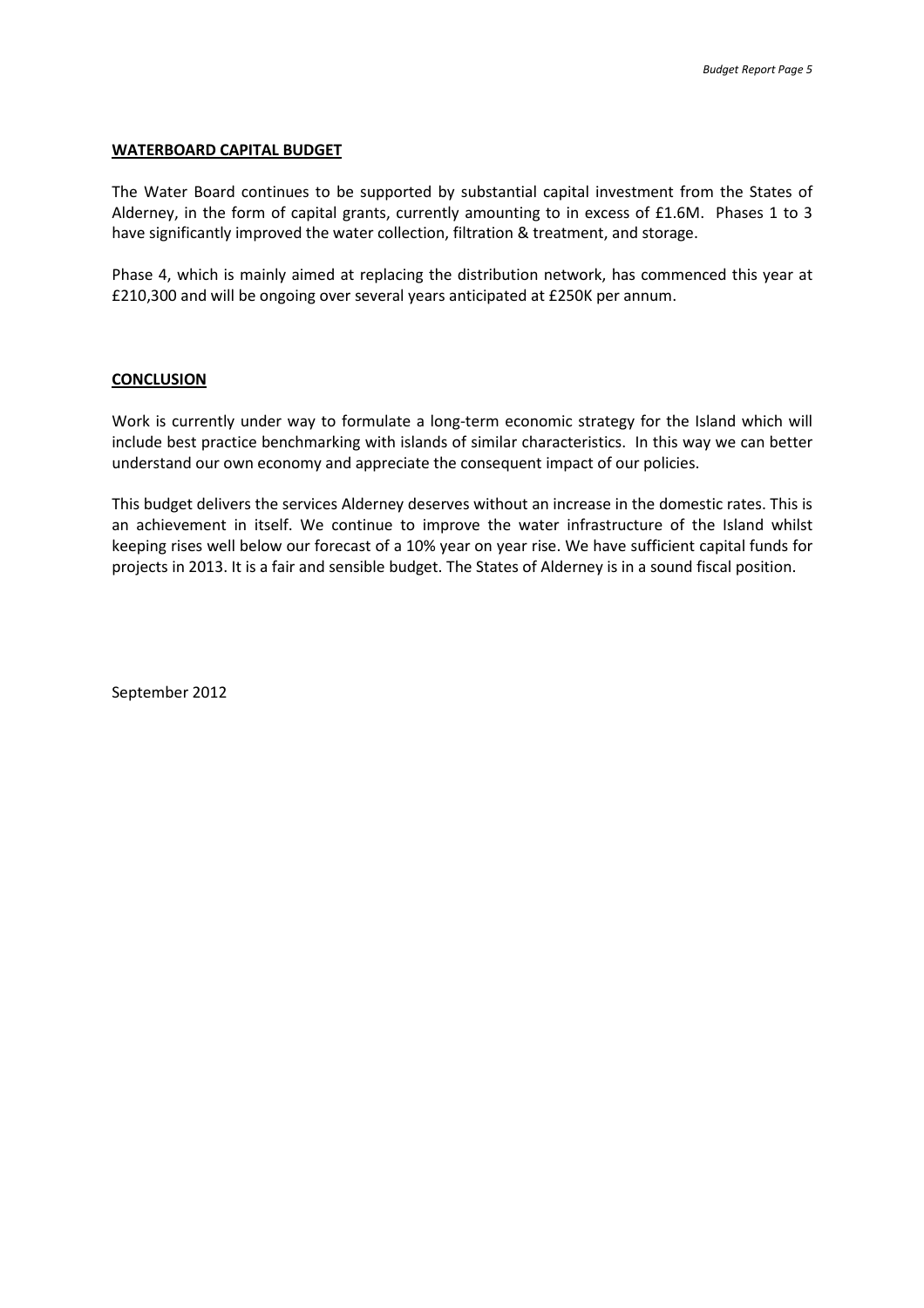# **STATES OF ALDERNEY <sup>1</sup>**

## **SUMMARY OF GENERAL REVENUE INCOME AND EXPENDITURE**

|                                                                                                                                                   | <b>Budget</b><br>2013        | <b>Revised Budget</b><br>2012          | <b>Budget</b><br>2012        | <b>Accounts 2011</b>         |
|---------------------------------------------------------------------------------------------------------------------------------------------------|------------------------------|----------------------------------------|------------------------------|------------------------------|
|                                                                                                                                                   | £                            | £                                      | £                            | £                            |
| <b>INCOME ON REVENUE ACCOUNT</b>                                                                                                                  |                              |                                        |                              |                              |
| <b>Building and Development Control Committee</b><br><b>General Services Committee</b><br>Policy and Finance Committee<br>Timing Differences 2011 | 21,000<br>315,050<br>735,400 | 26,000<br>254,870<br>758,900<br>41,700 | 25,000<br>341,380<br>742,550 | 61,118<br>316,879<br>784,109 |
| TOTAL INCOME ON REVENUE ACCOUNT                                                                                                                   | 1,071,450                    | 1,081,470                              | 1,108,930                    | 1,162,106                    |
| Net revenue cash allocation from States of Guernsey                                                                                               | 1,940,000                    | 1,932,650                              | $\star$<br>1,875,000         | 16,058<br>1,659,000          |
|                                                                                                                                                   | 3,011,450                    | 3,014,120                              | 2,983,930                    | 2,837,164                    |

**\*** Includes £200k Capital Allocation from Guernsey

|                                                                                                                 | <b>Budget</b><br>2013            | <b>Revised Budget</b><br>2012    | <b>Budget</b><br>2012            | <b>Accounts 2011</b>             |
|-----------------------------------------------------------------------------------------------------------------|----------------------------------|----------------------------------|----------------------------------|----------------------------------|
| <b>EXPENDITURE ON REVENUE ACCOUNT</b>                                                                           | £                                | £                                | £                                | £                                |
| Building and Development Control Committee<br><b>General Services Committee</b><br>Policy and Finance Committee | 90,550<br>1,630,870<br>1,290,030 | 88,000<br>1,651,733<br>1,274,387 | 91,650<br>1,638,330<br>1,253,950 | 83,815<br>1,397,835<br>1,313,792 |
| TOTAL EXPENDITURE ON REVENUE ACCOUNT                                                                            | 3,011,450                        | 3,014,120                        | 2,983,930                        | 2,795,442                        |
| Surplus/(Deficit) for the year                                                                                  |                                  | ٠                                |                                  | 41,722                           |
|                                                                                                                 | 3,011,450                        | 3,014,120                        | 2,983,930                        | 2,837,164                        |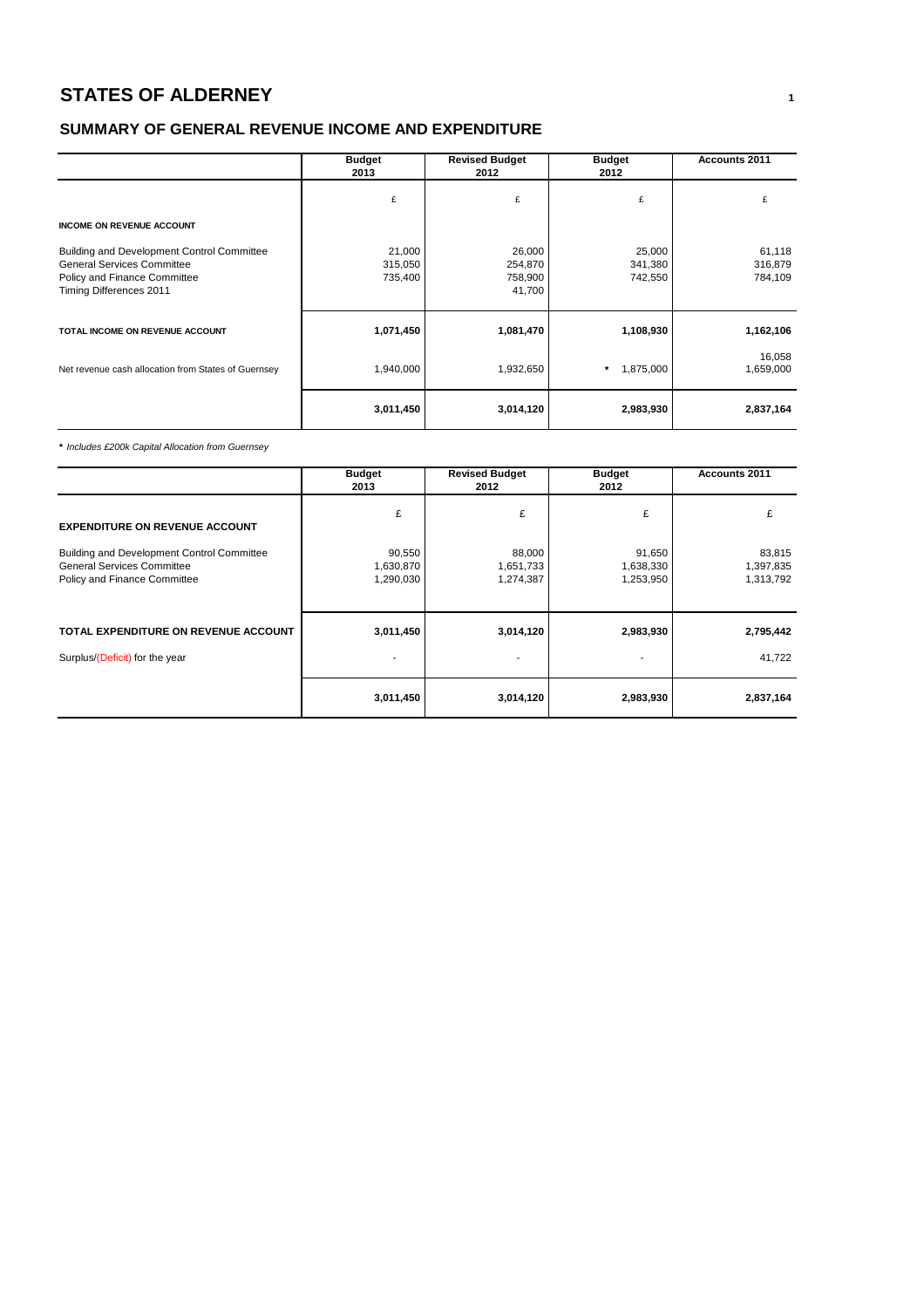## **BUILDING AND DEVELOPMENT CONTROL COMMITTEE <sup>2</sup>**

|                                                                                                 | <b>Budget</b><br>2013 | <b>Revised Budget</b><br>2012 | <b>Budget</b><br>2012 | <b>Accounts 2011</b> |
|-------------------------------------------------------------------------------------------------|-----------------------|-------------------------------|-----------------------|----------------------|
| Incomel<br>Planning fees<br><b>Building Permit Fees</b><br>Land Use Plan Inquiries (Recoveries) | £<br>15,000<br>6,000  | £<br>20,000<br>6,000          | £<br>15,000<br>10,000 | 61,118               |
| <b>TOTAL REVENUE INCOME</b>                                                                     | 21,000                | 26,000                        | 25,000                | 61,118               |

|                                         | <b>Budget</b><br>2013 | <b>Revised Budget</b><br>2012 | <b>Budget</b><br>2012 | <b>Accounts 2011</b> |
|-----------------------------------------|-----------------------|-------------------------------|-----------------------|----------------------|
| <b>Expenditure</b>                      |                       |                               |                       |                      |
|                                         |                       | £                             |                       |                      |
| <b>Administration</b>                   |                       |                               |                       |                      |
| Staff costs                             | 65,450                | 72,900                        | 72,550                | 63,506               |
| Supplies and services                   | 9,100                 | 9,100                         | 9,100                 | 7.275                |
| <b>Environmental Impact Assessments</b> |                       |                               | ۰.                    |                      |
| <b>Consultants Fees</b>                 | 3,000                 | 2,000                         | 3,000                 |                      |
| Planning records system                 | 3.000                 | 3,000                         | 3,000                 | 2,541                |
| Land Use Plan Inquiries                 | 8,000                 | ۰                             | ۰.                    | 10.493               |
| <b>External Planning Advice</b>         | 2,000                 | 1,000                         | 4,000                 |                      |
| <b>TOTAL REVENUE EXPENDITURE</b>        | 90,550                | 88,000                        | 91,650                | 83,815               |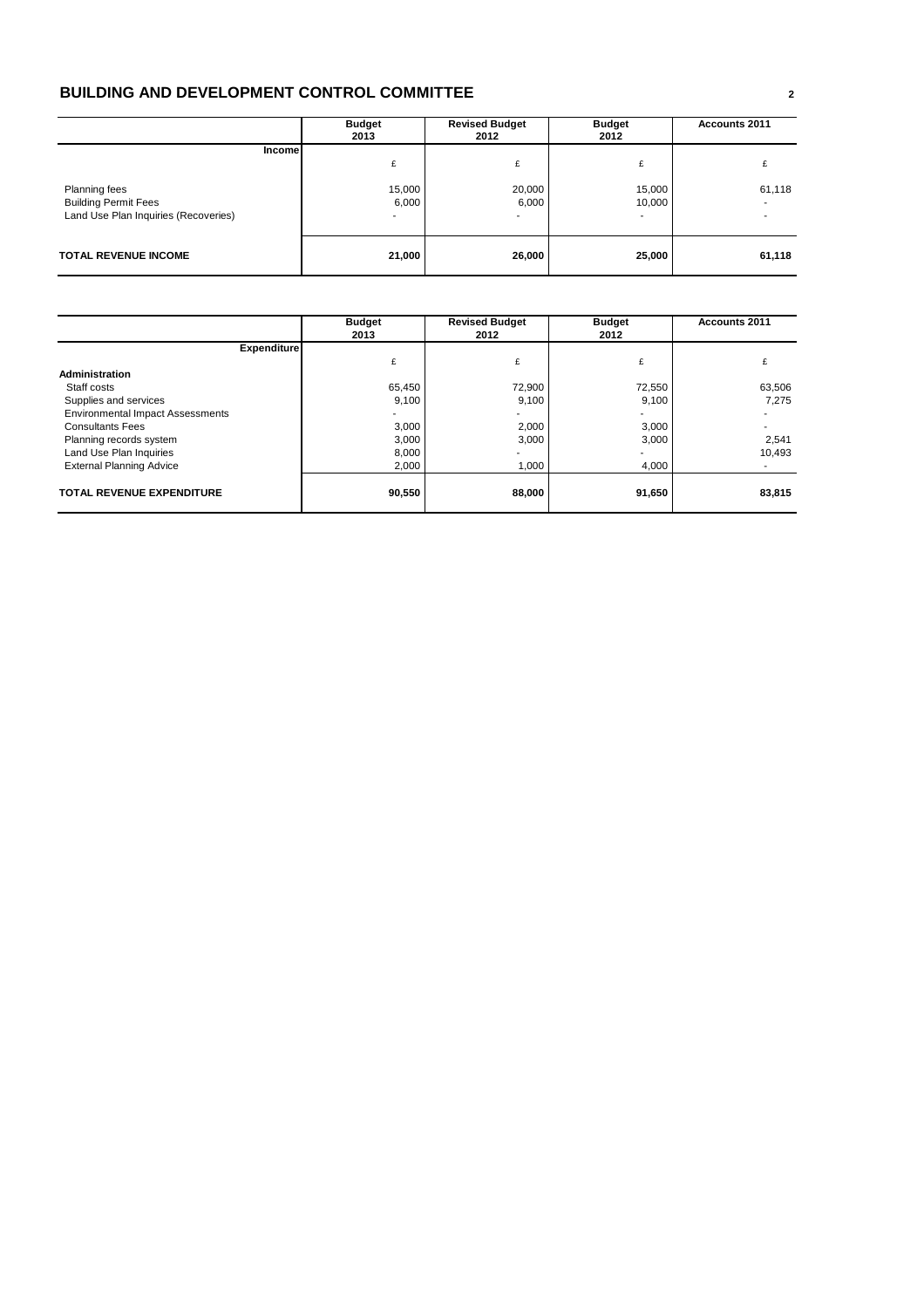### **GENERAL SERVICES COMMITTEE <sup>3</sup>**

|                                         | <b>Budget</b><br>2013 |          | <b>Revised Budget</b><br>2012 |           | <b>Budget</b><br>2012 |         | Accounts 2011 |         |
|-----------------------------------------|-----------------------|----------|-------------------------------|-----------|-----------------------|---------|---------------|---------|
| Income                                  |                       |          |                               |           |                       |         |               |         |
|                                         | £                     | £        | £                             | £         | £                     | £       | £             | £       |
| <b>Agriculture</b>                      |                       |          |                               |           |                       |         |               |         |
| Fees and charges                        | 3,200                 |          | 3,200                         |           | 3,500                 |         | 2,161         |         |
| Rents                                   | 7,250                 |          | 7,400                         |           | 7,550                 |         | 6,786         |         |
| <b>Abattoir Fees</b>                    | 7,000                 |          | 6,400                         |           | 7,000                 |         | 7,246         |         |
|                                         |                       | 17,450   |                               | 17,000    |                       | 18,050  |               | 16,193  |
| <b>Public Services</b>                  |                       |          |                               |           |                       |         |               |         |
| <b>Administration</b>                   |                       |          |                               |           |                       |         |               |         |
| Hire vehicle fees                       | 2,300                 |          | 2,300                         |           | 2,000                 |         | 2,424         |         |
| Vehicle Import Licence Fees             | 40,000                |          | 40,000                        |           | 40,000                |         | 45,607        |         |
|                                         | 42,300                |          | 42,300                        |           | 42,000                |         | 48,031        |         |
| <b>Properties</b>                       |                       |          |                               |           |                       |         |               |         |
| Rent - General                          | 206,000               |          | 191.500                       |           | 181,300               |         | 154,535       |         |
| Rent - Housing                          | 31,700                |          | 31,000                        |           | 30,400                |         | 28,162        |         |
|                                         | 237,700               |          | 222,500                       |           | 211,700               |         | 182,697       |         |
| <b>Refuse Collection and Disposal</b>   |                       |          |                               |           |                       |         |               |         |
| Refuse charges (scrapped vehicles)      | 21,000                |          | 21,000                        |           | 21,000                |         | 21,000        |         |
| <b>Sewage and Sanitation</b>            |                       |          |                               |           |                       |         |               |         |
| Cesspit emptying fees                   | 12,500                |          | 12,500                        |           | 12,500                |         | 12,425        |         |
|                                         |                       | 313,500  |                               | 298,300   |                       | 287,200 |               | 264,153 |
| Recreation                              |                       |          |                               |           |                       |         |               |         |
| Campsite                                |                       |          |                               |           |                       |         |               |         |
| Campsite Income                         | 4,000                 |          | 270                           |           | 4,500                 |         | 4,009         |         |
| <b>Island Hall</b>                      |                       |          |                               |           |                       |         |               |         |
| <b>Island Hall rents</b>                | 20,000                |          | 19,800                        |           | 11,930                |         | 10,267        |         |
| Less concessions                        | (8,000)               |          | (8,000)                       |           | ÷.                    |         |               |         |
|                                         |                       | 16,000   |                               | 12,070    |                       | 16,430  |               | 14,276  |
| Alderney Harbour trading surplus/(loss) |                       | (31,900) |                               | (72, 500) |                       | 19,700  |               | 22,257  |
| <b>TOTAL REVENUE INCOME</b>             |                       | 315,050  |                               | 254,870   |                       | 341,380 |               | 316,879 |
|                                         |                       |          |                               |           |                       |         |               |         |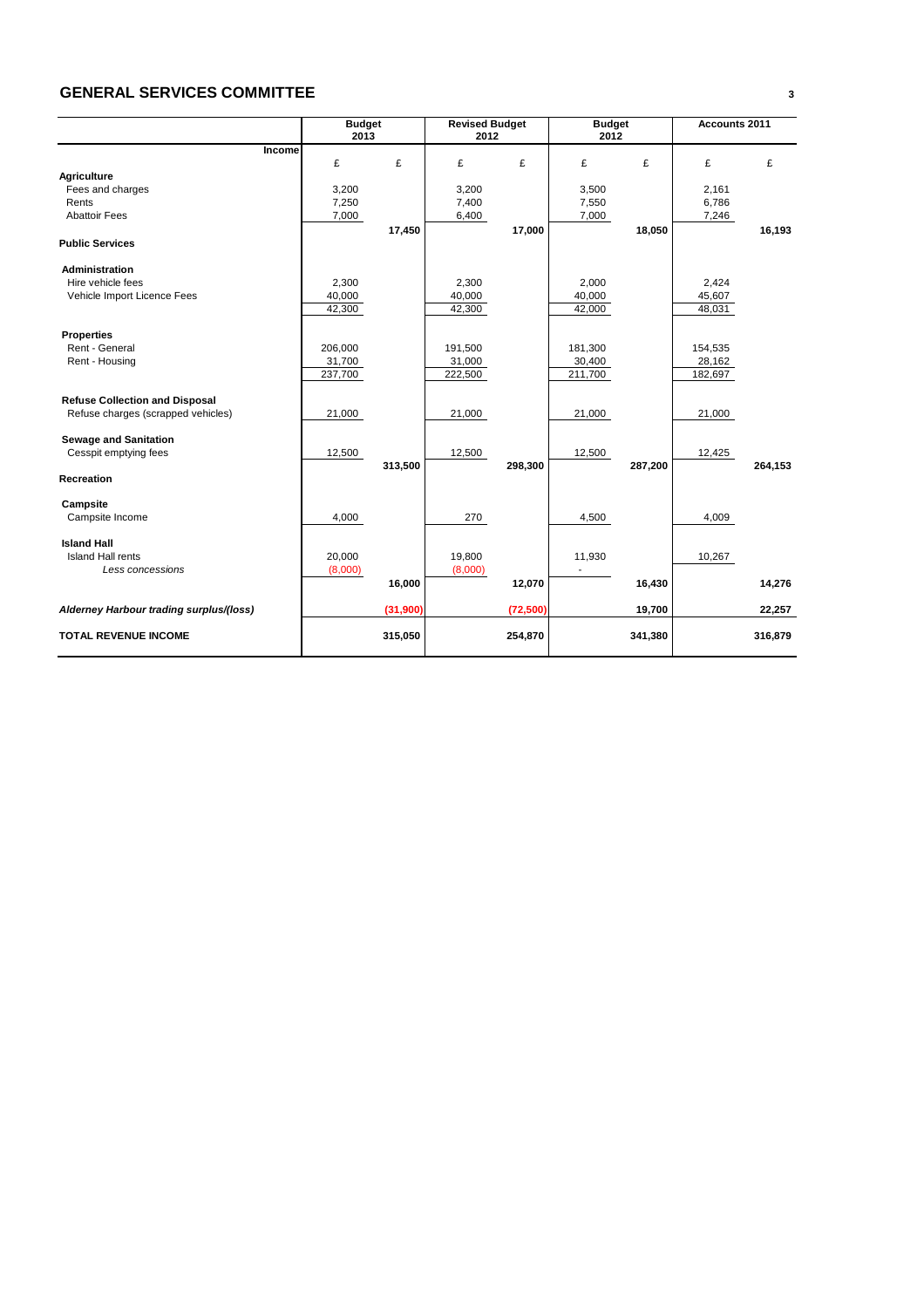### **GENERAL SERVICES COMMITTEE <sup>4</sup>**

|                                              | <b>Budget</b><br>2013 |         | <b>Revised Budget</b><br>2012 |         | <b>Budget</b><br>2012 |         | Accounts 2011 |         |
|----------------------------------------------|-----------------------|---------|-------------------------------|---------|-----------------------|---------|---------------|---------|
| <b>Expenditure</b>                           |                       |         |                               |         |                       |         |               |         |
|                                              | £                     | £       | £                             | £       | £                     | £       | £             | £       |
| Agriculture (including Gardens and Cemetery) |                       |         |                               |         |                       |         |               |         |
| Staff                                        | 159,120               |         | 161,500                       |         | 158,100               |         | 141,812       |         |
| Supplies and services                        | 30,000                |         | 27,500                        |         | 27,500                |         | 31,380        |         |
| Bovine Spongiform Encephalopathy: -          |                       |         |                               |         |                       |         |               |         |
| Compensation                                 | 1,500                 |         | 1,500                         |         | 1,500                 |         | 300           |         |
| Disposal costs                               | 600                   |         | 600                           |         | 600                   |         |               |         |
| Burhou (moved to Harbour)                    |                       |         |                               |         | 500                   |         | 6,075         |         |
| Dairy and land management compensation       | 65,000                |         | 65,000                        |         | 65,000                |         | 60,845        |         |
| Foot and mouth insurance                     | 1,400                 |         | 1,400                         |         | 1,400                 |         | 1,304         |         |
| Abattoir costs                               | 7,800                 |         | 7,000                         |         | 7,000                 |         | 10,868        |         |
| Veterinary services                          | 5,000                 |         | 4,500                         |         | 11,000                |         | 2,708         |         |
|                                              | 270,420               |         | 269,000                       |         | 272,600               |         | 255,292       |         |
| Less recoveries                              | (5,000)               |         | (5,000)                       |         | (5,000)               |         | (4,718)       |         |
|                                              |                       | 265,420 |                               | 264,000 |                       | 267,600 |               | 250,574 |
|                                              |                       |         |                               |         |                       |         |               |         |
| Recreation                                   |                       |         |                               |         |                       |         |               |         |
|                                              |                       |         |                               |         |                       |         |               |         |
| <b>Camp Site</b>                             |                       |         |                               |         |                       |         |               |         |
| Camp site expenses                           | 10,000                |         | 9,000                         |         | 9,000                 |         | 7,867         |         |
|                                              |                       |         |                               |         |                       |         |               |         |
| <b>Children's Playground</b>                 |                       |         |                               |         |                       |         |               |         |
| Supplies and services                        | 5,000                 |         | 5,000                         |         | 5,000                 |         | 5,240         |         |
|                                              |                       |         |                               |         |                       |         |               |         |
| <b>Island Hall</b>                           |                       |         |                               |         |                       |         |               |         |
| Premises                                     | 7,200                 |         | 7,000                         |         | 7,000                 |         | 6,707         |         |
| Staff                                        | 10,170                |         | 9,200                         |         | 10,800                |         | 8,882         |         |
| Supplies and services                        | 1,000                 |         | 2,500                         |         | 2,500                 |         | 833           |         |
|                                              | 18,370                |         | 18,700                        |         | 20,300                |         | 16,422        |         |
|                                              |                       | 33,370  |                               | 32,700  |                       | 34,300  |               | 29,529  |
| <b>Civil Emergency</b>                       |                       |         |                               |         |                       |         |               |         |
| Premises                                     | 2,000                 |         | 2,000                         |         | 2,000                 |         | 1,771         |         |
| Supplies and services                        | 4,500                 |         | 15,000                        |         | 13,500                |         | 1,638         |         |
| Environmental monitoring                     | 21,500                |         | 20,000                        |         | 20,000                |         | 18,682        |         |
| Responses to major incidents                 |                       |         | 2,500                         |         | 2,500                 |         |               |         |
|                                              |                       | 28,000  |                               | 39,500  |                       | 38,000  |               | 22,091  |
|                                              |                       |         |                               |         |                       |         |               |         |
| Sea Fisheries - now under Harbour            |                       |         |                               |         |                       |         |               |         |
| Staff                                        |                       |         |                               |         |                       |         | 17,600        |         |
| Supplies and services                        |                       |         |                               |         |                       |         | 4,002         |         |
|                                              |                       |         |                               |         |                       |         |               | 21,602  |
|                                              |                       |         |                               |         |                       |         |               |         |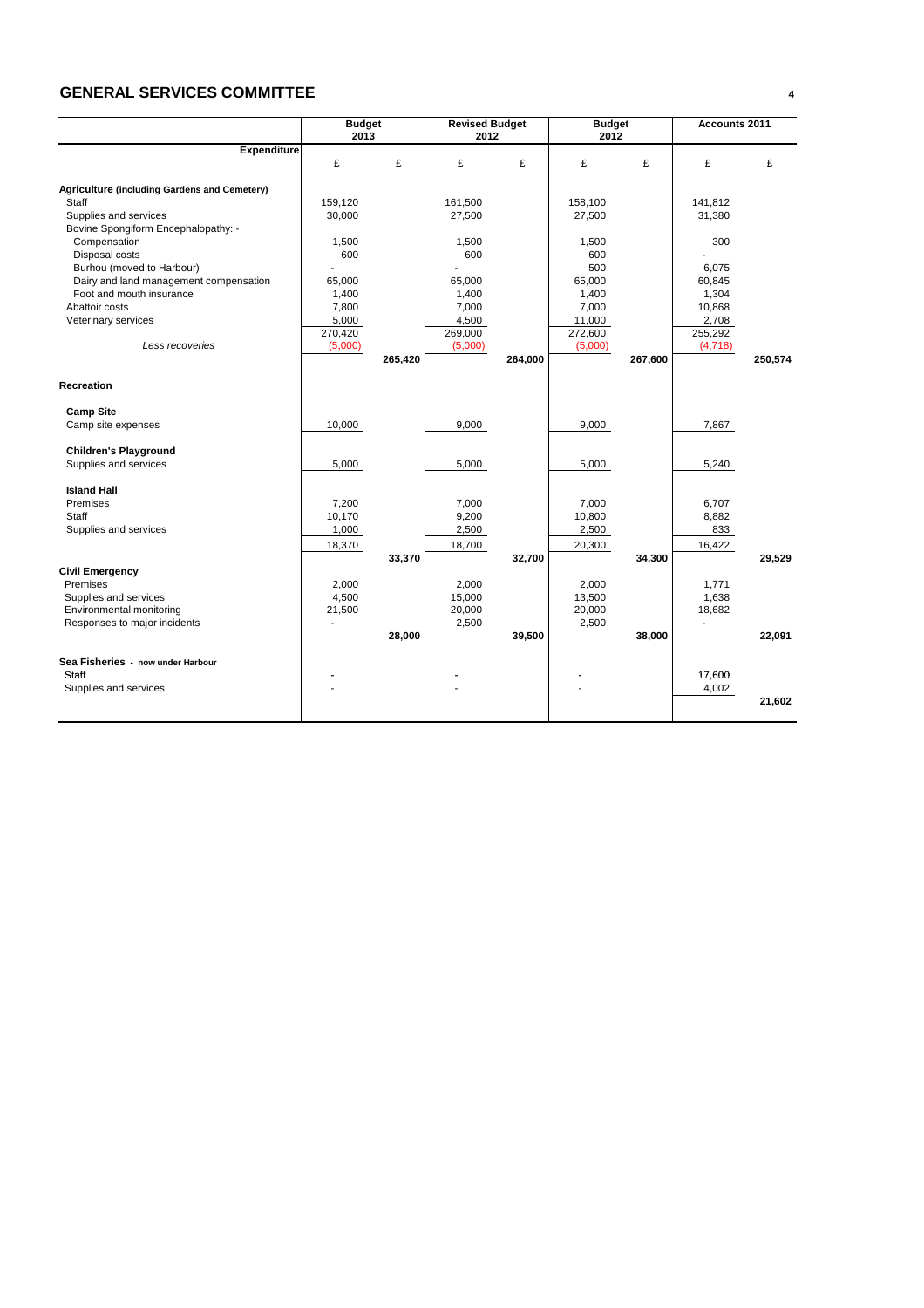### **GENERAL SERVICES COMMITTEE <sup>5</sup>**

|                                                                      | <b>Budget</b><br>2013 |           | <b>Revised Budget</b><br>2012 |           | <b>Budget</b><br>2012 |           | <b>Accounts 2011</b> |           |
|----------------------------------------------------------------------|-----------------------|-----------|-------------------------------|-----------|-----------------------|-----------|----------------------|-----------|
| <b>Expenditure (Cont'd)</b>                                          | £                     | £         | £                             | £         | £                     | £         | £                    | £         |
| <b>Public Services</b>                                               |                       |           |                               |           |                       |           |                      |           |
| <b>Administration</b>                                                |                       |           |                               |           |                       |           |                      |           |
| Staff                                                                | 112,850               |           | 104,100                       |           | 100,900               |           | 94,390               |           |
| Supplies and services                                                | 7,100                 |           | 10,600                        |           | 7,100                 |           | 22,218               |           |
| Health and Safety - training & equipment                             | 7,800                 |           | 6,300                         |           | 6,500                 |           | 5,301                |           |
| Insurance                                                            | 12,500                |           | 12,050                        |           | 11,300                |           | 10,610               |           |
|                                                                      | 140,250               |           | 133,050                       |           | 125,800               |           | 132,519              |           |
|                                                                      |                       |           |                               |           |                       |           |                      |           |
| <b>Fire Brigade and Cliff Rescue</b>                                 |                       |           |                               |           |                       |           |                      |           |
| Staff & Retained                                                     | 28,050                |           | 25,500                        |           | 23,600                |           | 24,508               |           |
| Supplies and services<br>Administration of Law                       | 31,650<br>7,000       |           | 38,500<br>6,000               |           | 23,400<br>6,000       |           | 16,357<br>5,059      |           |
|                                                                      | 66,700                |           | 70,000                        |           | 53,000                |           | 45,924               |           |
|                                                                      |                       |           |                               |           |                       |           |                      |           |
| <b>Alderney Wildlife Trust</b>                                       |                       |           |                               |           |                       |           |                      |           |
| Annual allocation                                                    | 16,000                |           | 16,000                        |           | 16,000                |           |                      |           |
| Ramsar                                                               | 10,840                |           | 5,000                         |           | 5,000                 |           |                      |           |
| <b>Woodland Project</b>                                              | 1,000                 |           | 1,000                         |           | 1,000                 |           |                      |           |
|                                                                      | 27,840                |           | 22,000                        |           | 22,000                |           |                      |           |
| <b>Apprenticeship Scheme</b>                                         |                       |           |                               |           |                       |           |                      |           |
| Staff<br>Associated costs                                            | 45,050                |           | 32,233                        |           | 31,180                |           | 4,170                |           |
| Less grant recoveries                                                | 1,200                 |           | 1,000                         |           | 700                   |           | 247                  |           |
|                                                                      | (1,500)<br>44,750     |           | (2,250)<br>30,983             |           | (3,300)<br>28,580     |           | (750)<br>3,667       |           |
| <b>Minor Projects</b>                                                |                       |           |                               |           |                       |           |                      |           |
| Staff                                                                | 141,000               |           | 123,300                       |           | 142,900               |           |                      |           |
| Supplies and services                                                | 50,000                |           | 40,000                        |           | 52,500                |           |                      |           |
|                                                                      | 191,000               |           | 163,300                       |           | 195,400               |           |                      |           |
| Less recoveries                                                      | (75,000)              |           | (75,000)                      |           | (50,000)              |           |                      |           |
|                                                                      | 116,000               |           | 88,300                        |           | 145,400               |           |                      |           |
|                                                                      |                       |           |                               |           |                       |           |                      |           |
| <b>Properties - General &amp; Housing</b>                            |                       |           |                               |           |                       |           |                      |           |
| Staff                                                                | 82,100                |           | 85,350                        |           | 85,800                |           | 142,755              |           |
| Supplies and services                                                | 107,500<br>189,600    |           | 96,950                        |           | 124,500<br>210,300    |           | 117,798              |           |
| Less recoveries                                                      | (1,000)               |           | 182,300<br>(1,000)            |           | (5,000)               |           | 260,553<br>(65, 894) |           |
|                                                                      | 188,600               |           | 181,300                       |           | 191,350               |           | 194,659              |           |
|                                                                      |                       |           |                               |           |                       |           |                      |           |
| <b>Refuse Collection, Separation &amp; Disposal</b>                  |                       |           |                               |           |                       |           |                      |           |
|                                                                      |                       |           |                               |           |                       |           |                      |           |
| <b>Household Collection and Impôt</b>                                |                       |           |                               |           |                       |           |                      |           |
| Staff                                                                | 135,940               |           | 145,500                       |           | 140,000               |           | 132,553              |           |
| Supplies and services: -                                             | 20.000                |           |                               |           |                       |           |                      |           |
| Vehicles & plant maintenance<br>Household & general waste - disposal | 180,000               |           | 40,700<br>176,000             |           | 20,000<br>176,000     |           | 29,109<br>146,625    |           |
| Vehicles & white goods etc - disposal                                | 5,000                 |           | 5,000                         |           | 10,000                |           | 1,958                |           |
|                                                                      | 340,940               |           | 367,200                       |           | 346,000               |           | 310,245              |           |
|                                                                      |                       |           |                               |           |                       |           |                      |           |
| <b>Recycling Centre - Glacis</b>                                     |                       |           |                               |           |                       |           |                      |           |
| Refuse separation/recycling - staff                                  | 95,550                |           | 88,250                        |           | 89,250                |           | 113,979              |           |
| Refuse separation/recycling supplies & services                      | 29,000                |           | 39,000                        |           | 39,000                |           | 27,546               |           |
|                                                                      | 124,550               |           | 127,250                       |           | 128,250               |           | 141,525              |           |
| Less recoveries                                                      |                       |           |                               |           |                       |           | (2,015)              |           |
|                                                                      | 124,550               |           | 127,250                       |           | 128,250               |           | 139,510              |           |
| <b>Roads, Coasts and Beaches</b>                                     |                       |           |                               |           |                       |           |                      |           |
| Staff                                                                | 33,500                |           | 34,250                        |           | 34,100                |           | 42,994               |           |
| Supplies and services                                                | 47,000                |           | 62,000                        |           | 53,000                |           | 40,908               |           |
|                                                                      | 80,500                |           | 96,250                        |           | 87,100                |           | 83,902               |           |
| Less recoveries                                                      | (1,000)               |           | (5,000)                       |           | (5,000)               |           | (17, 683)            |           |
|                                                                      | 79,500                |           | 91,250                        |           | 82,100                |           | 66,219               |           |
|                                                                      |                       |           |                               |           |                       |           |                      |           |
| <b>Sewage and Sanitation</b><br>Staff                                | 72,150                |           |                               |           | 75,750                |           | 96,676               |           |
| Supplies and services                                                |                       |           | 79,700<br>56,500              |           | 35,000                |           |                      |           |
|                                                                      | 36,500<br>108,650     |           | 136,200                       |           | 110,750               |           | 29,183<br>125,859    |           |
| Less recoveries                                                      | (5,000)               |           | (5,000)                       |           | (1,500)               |           | (3,737)              |           |
|                                                                      | 103,650               |           | 131,200                       |           | 109,250               |           | 122,122              |           |
| <b>Vehicle Fleet</b>                                                 |                       |           |                               |           |                       |           |                      |           |
| Staff                                                                | 29,800                |           | 29,350                        |           | 29,500                |           | 29,680               |           |
| Supplies and services                                                | 62,200                |           | 65,850                        |           | 52,700                |           | 55,981               |           |
| Less recoveries                                                      | 92,000                |           | 95,200                        |           | 82,200                |           | 85,661               |           |
|                                                                      | (20, 700)<br>71,300   |           | (22, 200)<br>73,000           |           | (15,500)<br>66,700    |           | (26, 486)<br>59,175  |           |
| TOTAL REVENUE EXPENDITURE                                            |                       | 1,630,870 |                               | 1,651,733 |                       | 1,638,330 |                      | 1,397,835 |
|                                                                      |                       |           |                               |           |                       |           |                      |           |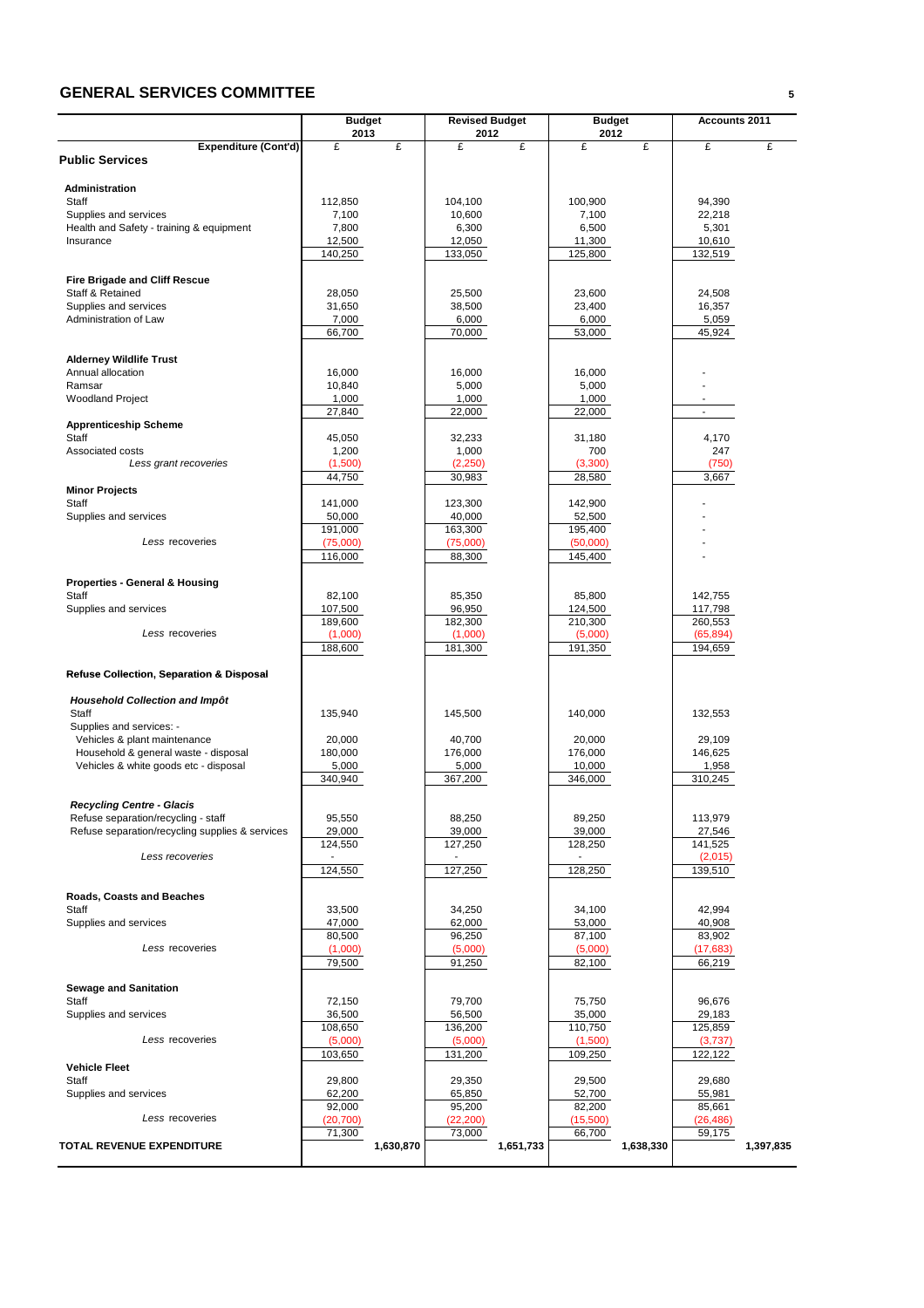# **GENERAL SERVICES COMMITTEE - HARBOUR ACCOUNT** <sup>6</sup>

|                                                 | <b>Budget</b>       |           | <b>Revised Budget</b> |            | <b>Budget</b>       |         | <b>Accounts 2011</b> |         |
|-------------------------------------------------|---------------------|-----------|-----------------------|------------|---------------------|---------|----------------------|---------|
|                                                 | 2013                |           | 2012                  |            | 2012                |         |                      |         |
| Income                                          | £                   | £         | £                     | £          | £                   | £       | £                    | £       |
| Administration                                  |                     |           |                       |            |                     |         |                      |         |
| Harbour Dues and Fees                           | 196,000             |           | 203.800               |            | 227,700             |         | 217,401              |         |
| Sundries                                        | 5,300               |           | 6,500                 |            | 7,500               |         | 5,133                |         |
|                                                 | 201,300             |           | 210,300               |            | 235,200             |         | 222,534              |         |
| Less concessions on charges                     | (2,000)             |           | (1,000)               |            | (3,000)             |         | (1,021)              |         |
|                                                 | 199,300             |           | 209,300               |            | 232,200             |         | 221,513              |         |
| <b>Crane Dues &amp; Boat Lifts</b>              | 56,000              |           | 54,000                |            | 62,000              |         | 60,781               |         |
| <b>Moorings and Navigation</b>                  |                     |           |                       |            |                     |         |                      |         |
| Fees                                            | 113,500             |           | 109,850               |            | 118,500             |         | 120,182              |         |
| Pilotage fees                                   | 86,700<br>200,200   |           | 79,000<br>188,850     |            | 89,700<br>208,200   |         | 85,154<br>205,336    |         |
| pilots remuneration<br>Less                     | (30,000)            |           | (33,000)              |            | (30,000)            |         | (31,032)             |         |
| concessions on charges                          | (1,000)             |           | (4,000)               |            | (6,000)             |         | (3, 515)             |         |
|                                                 | 169,200             |           | 151,850               |            | 172,200             |         | 170,789              |         |
| <b>Quays and Buildings Rent</b>                 | 13,700              |           | 13,300                |            | 15,400              |         | 12,557               |         |
| <b>TOTAL REVENUE INCOME</b>                     |                     | 438,200   |                       | 428,450    |                     | 481,800 |                      | 465,640 |
| <b>Expenditure</b>                              |                     |           |                       |            |                     |         |                      |         |
| Administration                                  |                     |           |                       |            |                     |         |                      |         |
| Staff                                           | 260,900             |           | 266,900               |            | 277,100             |         | 255,050              |         |
| Supplies and services                           | 26,500              |           | 28,500                |            | 37,500              |         | 31,927               |         |
| <b>Training costs</b>                           | 14,000              |           | 8,000                 |            | 12,000              |         | 5,378                |         |
| Insurance                                       | 4,200               |           | 3,900                 |            | 3,900               |         | 3,769                |         |
| Port Security/Health & Safety                   | 4,000               |           | 4,000                 |            | 4,000               |         | 119                  |         |
| Less recoveries                                 | 309,600<br>(48,000) |           | 311,300<br>(48,000)   |            | 334,500<br>(48,000) |         | 296,243<br>(50, 431) |         |
|                                                 | 261,600             |           | 263,300               |            | 286,500             |         | 245,812              |         |
| <b>Cranes</b>                                   |                     |           |                       |            |                     |         |                      |         |
| Staff                                           | 33,200              |           | 33,900                |            | 39,400              |         | 36,068               |         |
| Supplies and services                           | 67,200              |           | 98,150                |            | 25,600              |         | 19,647               |         |
|                                                 | 100,400             |           | 132,050               |            | 65,000              |         | 55,715               |         |
| Less recoveries                                 | (4,000)             |           | (4,000)               |            | (4,000)             |         | (2,825)              |         |
|                                                 | 96,400              |           | 128,050               |            | 61,000              |         | 52,890               |         |
| <b>Moorings and Navigation</b>                  |                     |           |                       |            |                     |         |                      |         |
| Supplies and services                           | 55,000              |           | 48,000                |            | 55,000              |         | 51,990               |         |
| Wrecks and salvage                              | 3,000               |           | 3,000                 |            | 3,000               |         | 2,120                |         |
|                                                 | 58,000              |           | 51,000                |            | 58,000              |         | 54,110               |         |
| <b>Quays and Buildings</b>                      |                     |           |                       |            |                     |         |                      |         |
| <b>Buildings</b>                                | 10,500              |           | 10,000                |            | 17,000              |         | 23,237               |         |
| Quay Maintenance                                | 17,000              |           | 20,000                |            | 15,000              |         |                      |         |
| Pontoon Maintenance                             | 2,000               |           | 2,000                 |            | 2,000               |         |                      |         |
| Consultancy/Survey Fees                         | 4,000<br>33,500     |           | 6,000<br>38,000       |            | 2,000<br>36,000     |         | 67,334<br>90,571     |         |
|                                                 |                     |           |                       |            |                     |         |                      |         |
| <b>Fisheries</b>                                |                     |           |                       |            |                     |         |                      |         |
| <b>Staff Costs</b>                              | 17,600              |           | 17,600                |            | 17,600              |         |                      |         |
| Supplies and services                           | 3,000               |           | 3,000                 |            | 3,000               |         |                      |         |
|                                                 | 20,600              |           | 20,600                |            | 20,600              |         |                      |         |
| <b>TOTAL REVENUE EXPENDITURE</b>                |                     | 470,100   |                       | 500,950    |                     | 462,100 |                      | 443,383 |
| SURPLUS (LOSS) FOR THE FINANCIAL YEAR           |                     | (E31,900) |                       | (E72, 500) |                     | £19,700 |                      | £22,257 |
| <b>Funded by the General Services Committee</b> |                     |           |                       |            |                     |         |                      |         |
|                                                 |                     |           |                       |            |                     |         |                      |         |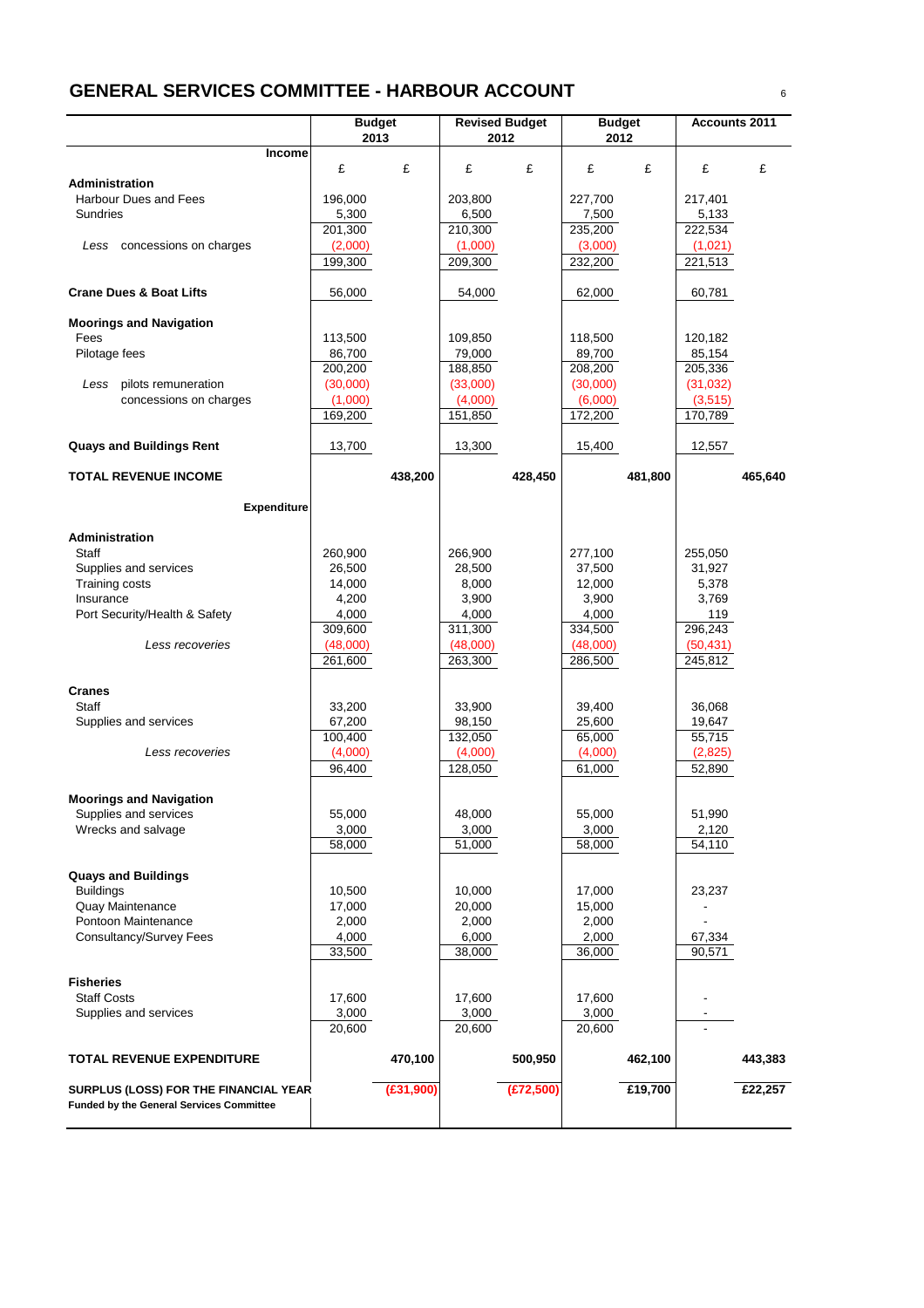### **POLICY AND FINANCE COMMITTEE <sup>7</sup>**

|                                           | <b>Budget</b><br>2013 |         | <b>Revised Budget</b><br>2012 |         | <b>Budget</b><br>2012 |         | <b>Accounts 2011</b> |         |
|-------------------------------------------|-----------------------|---------|-------------------------------|---------|-----------------------|---------|----------------------|---------|
| <b>Income</b>                             | £                     | £       | £                             | £       | £                     | £       | £                    | £       |
| Administration                            |                       |         |                               |         |                       |         |                      |         |
| Company registrations                     | 45,000                |         | 43,000                        |         | 43,000                |         | 43,049               |         |
| Court receipts, licences and fines        | 32,000                |         | 32,300                        |         | 43,300                |         | 57,048               |         |
| Duty free concession                      | 25,000                |         | 14,000                        |         | 24,000                |         | 20,000               |         |
| Interest receivable                       | 13.500                |         | 11.500                        |         | 5.150                 |         | 6,331                |         |
| Numismatic revenues                       | 167,000               |         | 170,000                       |         | 88,000                |         | 165,077              |         |
| Occupiers rates                           | 470.000               |         | 469.300                       |         | 462.600               |         | 450.726              |         |
| Permits, licences and fines               | 18.800                |         | 16.700                        |         | 21.900                |         | 18.335               |         |
| Post Office - share of philatelic profits | 4,500                 |         | 5,000                         |         | 10,000                |         | 4,990                |         |
| Rents                                     | 36.400                |         | 35,300                        |         | 35.300                |         | 35,274               |         |
| Royalties and fees                        | 4,000                 |         | 4,000                         |         | 3,000                 |         | 3,395                |         |
| Sundry sales and charges                  | 19,700                |         | 20,000                        |         | 18,500                |         | 19,614               |         |
|                                           | 835,900               |         | 821,100                       |         | 754,750               |         | 823,839              |         |
| Less transfer to currency reserve         | (120,000)             |         | (80,000)                      |         | (30,000)              |         | (56, 240)            |         |
|                                           |                       | 715,900 |                               | 741,100 |                       | 724,750 |                      | 767,599 |
| <b>Promotion and Marketing</b>            |                       |         |                               |         |                       |         |                      |         |
| Accommodation permits                     | 5,500                 |         | 5.500                         |         | 6.000                 |         | 5,160                |         |
| Sale of advertising space                 | 14,000                |         | 12,300                        |         | 11,800                |         | 11,350               |         |
|                                           |                       | 19,500  |                               | 17,800  |                       | 17,800  |                      | 16.510  |
|                                           |                       |         |                               |         |                       |         |                      |         |
| <b>TOTAL REVENUE INCOME</b>               |                       | 735,400 |                               | 758,900 |                       | 742,550 |                      | 784,109 |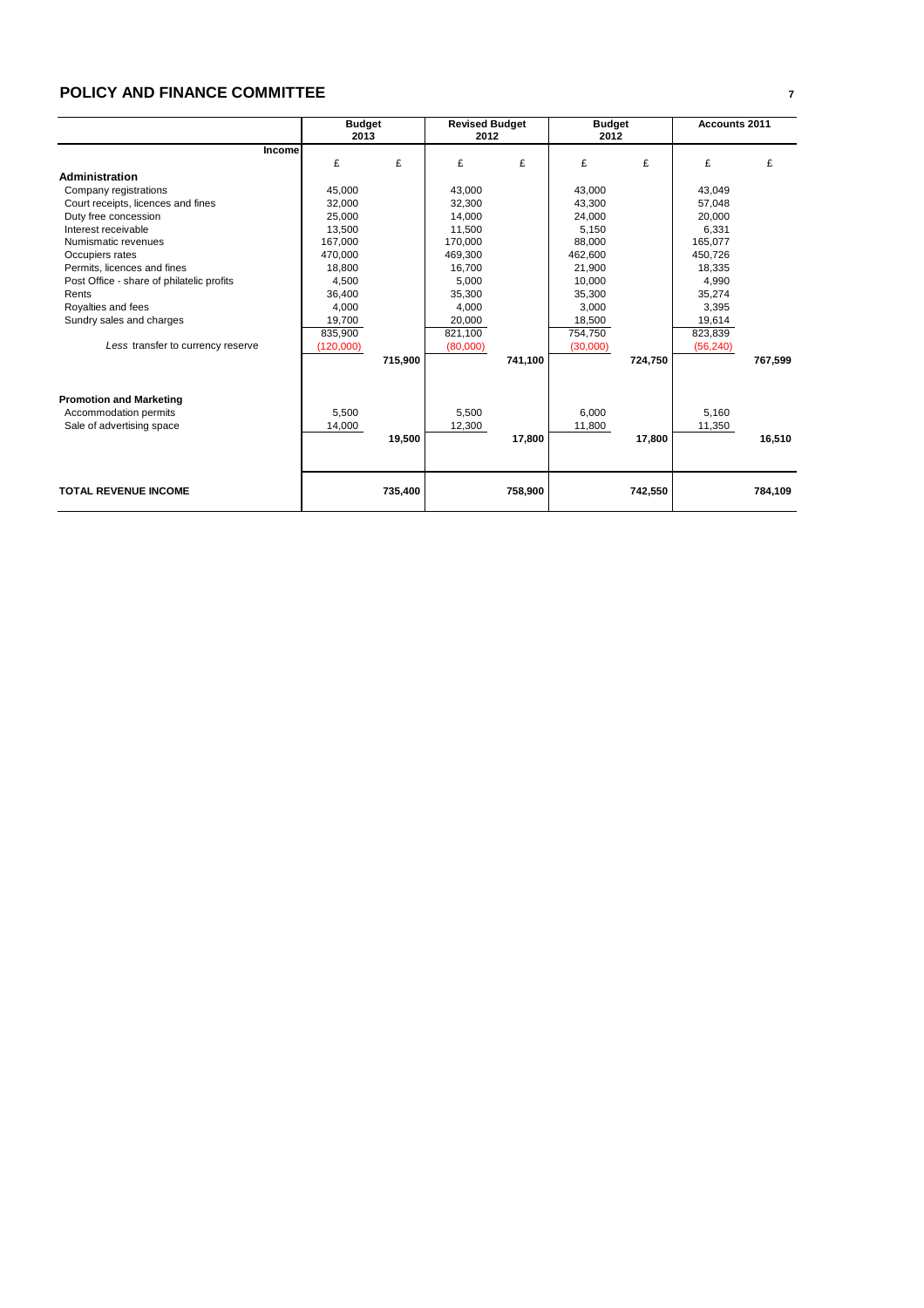### **POLICY AND FINANCE COMMITTEE <sup>8</sup>**

|                                                                                 | <b>Budget</b>            |           | <b>Revised Budget</b> |           | <b>Budget</b>            |           | Accounts 2011   |           |
|---------------------------------------------------------------------------------|--------------------------|-----------|-----------------------|-----------|--------------------------|-----------|-----------------|-----------|
|                                                                                 | 2013                     |           | 2012                  |           | 2012                     |           |                 |           |
| <b>Expenditure</b>                                                              |                          |           |                       |           |                          |           |                 |           |
| Administration                                                                  | £                        | £         | £                     | £         | £                        | £         | £               | £         |
| Premises                                                                        | 22,000                   |           | 20,500                |           | 22,000                   |           | 18,951          |           |
| Staff                                                                           | 476,700                  |           | 458,550               |           | 441,900                  |           | 608,733         |           |
| Supplies and services                                                           | 99,580                   |           | 105,200               |           | 84,000                   |           | 93,956          |           |
| Audit fees and expenses                                                         | 31,000                   |           | 30,000                |           | 31,000                   |           | 28,714          |           |
| Breakwater maintenance contribution                                             | 15,000                   |           | 15,000                |           | 15,000                   |           | 15,000          |           |
| Health and safety regulations                                                   | 3,000                    |           | 3,000                 |           | 3,000                    |           | 2,419           |           |
| Insurance and Reserve                                                           | 40,000                   |           | 34,250                |           | 6,770                    |           | 9,102           |           |
| States members allowances                                                       | 96,500                   |           | 95,350                |           | 95,350                   |           | 90,484          |           |
| Supplementary/retirement pensions                                               | 16,800                   |           | 16,200                |           | 15,600                   |           | 15,551          |           |
| Unforeseen expenditure: -                                                       | 51,000<br>$\overline{a}$ |           | 35,187                |           | 50,000<br>$\overline{a}$ |           | $\overline{a}$  |           |
| Flexi Learning Centre - New Computers<br>St John's Ambulance - Repairs to Store |                          |           | 5,000<br>5,000        |           |                          |           |                 |           |
| Alderney Wildlife Trust - RAMSAR                                                |                          |           | 5,500                 |           |                          |           |                 |           |
| As per accounts 2011                                                            |                          |           |                       |           |                          |           | 140,724         |           |
|                                                                                 | 851,580                  |           | 828,737               |           | 764,620                  |           | 1,023,634       |           |
| Less recoveries                                                                 | (74, 200)                |           | (65,900)              |           | (72, 700)                |           | (60, 489)       |           |
|                                                                                 |                          | 777,380   |                       | 762,837   |                          | 691,920   |                 | 963,145   |
|                                                                                 |                          |           |                       |           |                          |           |                 |           |
| Court                                                                           |                          |           |                       |           |                          |           |                 |           |
| Staff                                                                           | 157,800                  |           | 150,600               |           | 148,750                  |           |                 |           |
| Supplies and services                                                           | 17,000                   |           | 18,000                |           | 16,750                   |           | 22,251          |           |
| Insurance<br>Premises                                                           | 2,000<br>5,000           |           | 1,900                 |           | 1,900                    |           | 1,854           |           |
|                                                                                 |                          | 181,800   | 5,100                 | 175,600   | 5,100                    | 172,500   |                 | 24,105    |
|                                                                                 |                          |           |                       |           |                          |           |                 |           |
| <b>Education and Health Services</b>                                            |                          |           |                       |           |                          |           |                 |           |
| Supplies and services                                                           | 900                      |           | 900                   |           | 900                      |           | 775             |           |
| <b>Grant for IT Education</b>                                                   | 1,500                    |           | 1,500                 |           | 2,400                    |           |                 |           |
| Grant to Alderney Playschools                                                   | 9,530                    |           | 7,030                 |           | 4,530                    |           | 500             |           |
| School Bus subsidy                                                              | 22,520                   |           | 22,520                |           | 21,000                   |           | 19,446          |           |
| Youth Services grant                                                            | 5,000                    |           | 5,000                 |           | 5,000                    |           | 6,500           |           |
|                                                                                 | 39,450                   |           | 36,950                |           | 33,830                   |           | 27,221          |           |
| Social Services and welfare support                                             | 50,500                   |           | 50,000                |           | 48,500                   |           | 62,482          |           |
| Less recoveries                                                                 | (34,000)                 |           | (34,000)              |           | (30,000)                 |           | (46, 767)       |           |
|                                                                                 | 16,500                   |           | 16,000                |           | 18,500                   |           | 15,715          |           |
|                                                                                 |                          | 55,950    |                       | 52,950    |                          | 52,330    |                 | 42,936    |
| Grants                                                                          |                          |           |                       |           |                          |           |                 |           |
| Alderney Island Games Association                                               | 7,000                    |           |                       |           |                          |           | 7,000           |           |
| Alderney Library                                                                | 3,500                    |           | 3,500                 |           | 3,500                    |           | 3,500           |           |
| Alderney Week                                                                   | 4,000                    |           | 4,000                 |           | 4,000                    |           | 4,000           |           |
| Alderney Wildlife Trust (now General Services)                                  |                          |           |                       |           |                          |           | 16,000          |           |
| Minor grants<br>St. John Ambulance Brigade                                      | 11,500                   |           | 11,500                |           | 11,500                   |           | 9,991<br>42,000 |           |
|                                                                                 | 42,000                   | 68,000    | 42,000                | 61,000    | 42,000                   | 61,000    |                 | 82.491    |
| Marketing                                                                       |                          |           |                       |           |                          |           |                 |           |
|                                                                                 |                          |           |                       |           |                          |           |                 |           |
| Administration<br>Premises                                                      |                          |           |                       |           |                          |           |                 |           |
| Staff                                                                           | 9,000<br>50,900          |           | 8,700<br>50,300       |           | 8,700<br>49,000          |           | 6,986<br>50,864 |           |
| Supplies and services                                                           | 7,000                    |           | 7,000                 |           | 9,000                    |           | 10,829          |           |
|                                                                                 | 66,900                   |           | 66,000                |           | 66,700                   |           | 68,679          |           |
| Promotion                                                                       |                          |           |                       |           |                          |           |                 |           |
| Marketing                                                                       | 110,000                  |           | 122,500               |           | 109,500                  |           | 132,436         |           |
| <b>Business Development</b>                                                     | 30,000                   |           | 33,500                |           | 100,000                  |           |                 |           |
|                                                                                 |                          | 206,900   |                       | 222,000   |                          | 276,200   |                 | 68,679    |
| TOTAL REVENUE EXPENDITURE                                                       |                          | 1,290,030 |                       | 1,274,387 |                          | 1,253,950 |                 | 1,181,356 |
|                                                                                 |                          |           |                       |           |                          |           |                 |           |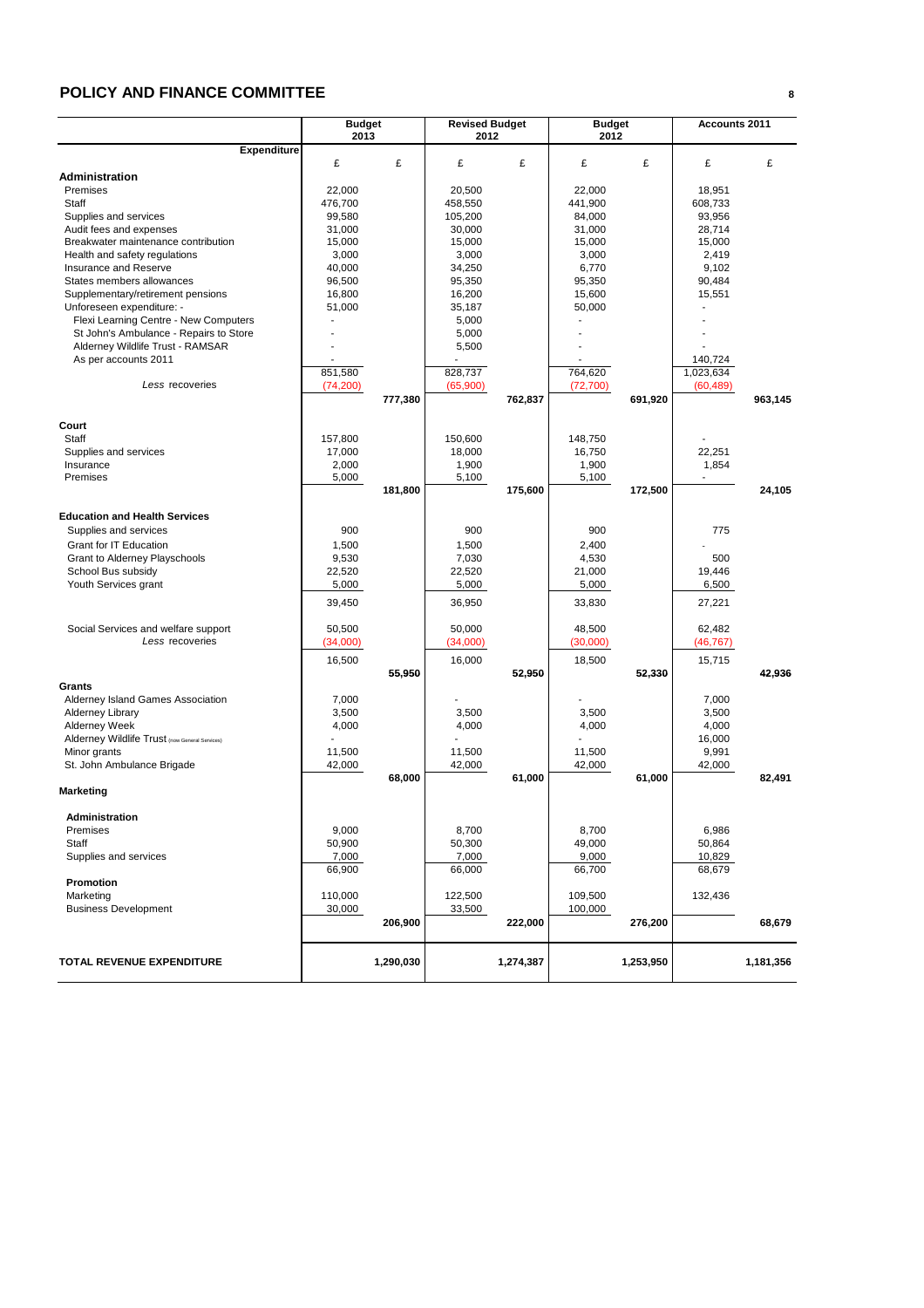# **STATES OF ALDERNEY CAPITAL ACCOUNT SUMMARY <sup>9</sup>**

|                                                                   | <b>Budget</b><br>2013 | <b>Revised Budget</b><br>2012 | <b>Budget</b><br>2012 | <b>Accounts 2011</b> |
|-------------------------------------------------------------------|-----------------------|-------------------------------|-----------------------|----------------------|
| <b>INCOME ON CAPITAL ACCOUNT</b>                                  | £                     | £                             | £                     | £                    |
| <b>General Services Committee</b><br>Policy and Finance Committee | 207,000<br>1,200,000  | 5,585<br>185,000              | 3,500<br>1,376,000    | 121,200<br>319,157   |
| TOTAL INCOME ON CAPITAL ACCOUNT                                   | 1,407,000             | 190,585                       | 1,379,500             | 440,357              |
| Routine Capital Allocation from States of Guernsey                |                       |                               |                       | 200,000              |
| Transfer of funds from AGCC reserves                              | 2,250,000             | 2,390,000                     | 2,250,000             | 3,061,267            |
| Surplus/(Deficit) for the year                                    | (783,000)             | 853,004                       | (316,500)             | 1,555,747            |
|                                                                   | 4,440,000             | 1,727,581                     | 3,946,000             | 2,145,877            |

|                                                                   | <b>Budget</b><br>2013  | <b>Revised Budget</b><br>2012 | <b>Budget</b><br>2012  | <b>Accounts 2011</b> |
|-------------------------------------------------------------------|------------------------|-------------------------------|------------------------|----------------------|
| <b>EXPENDITURE ON CAPITAL ACCOUNT</b>                             |                        | £                             | £                      |                      |
| <b>General Services Committee</b><br>Policy and Finance Committee | 3,004,000<br>1,436,000 | 1,727,581                     | 2,746,000<br>1,200,000 | 2,145,877            |
| TOTAL EXPENDITURE ON CAPITAL ACCOUNT                              | 4,440,000              | 1,727,581                     | 3,946,000              | 2,145,877            |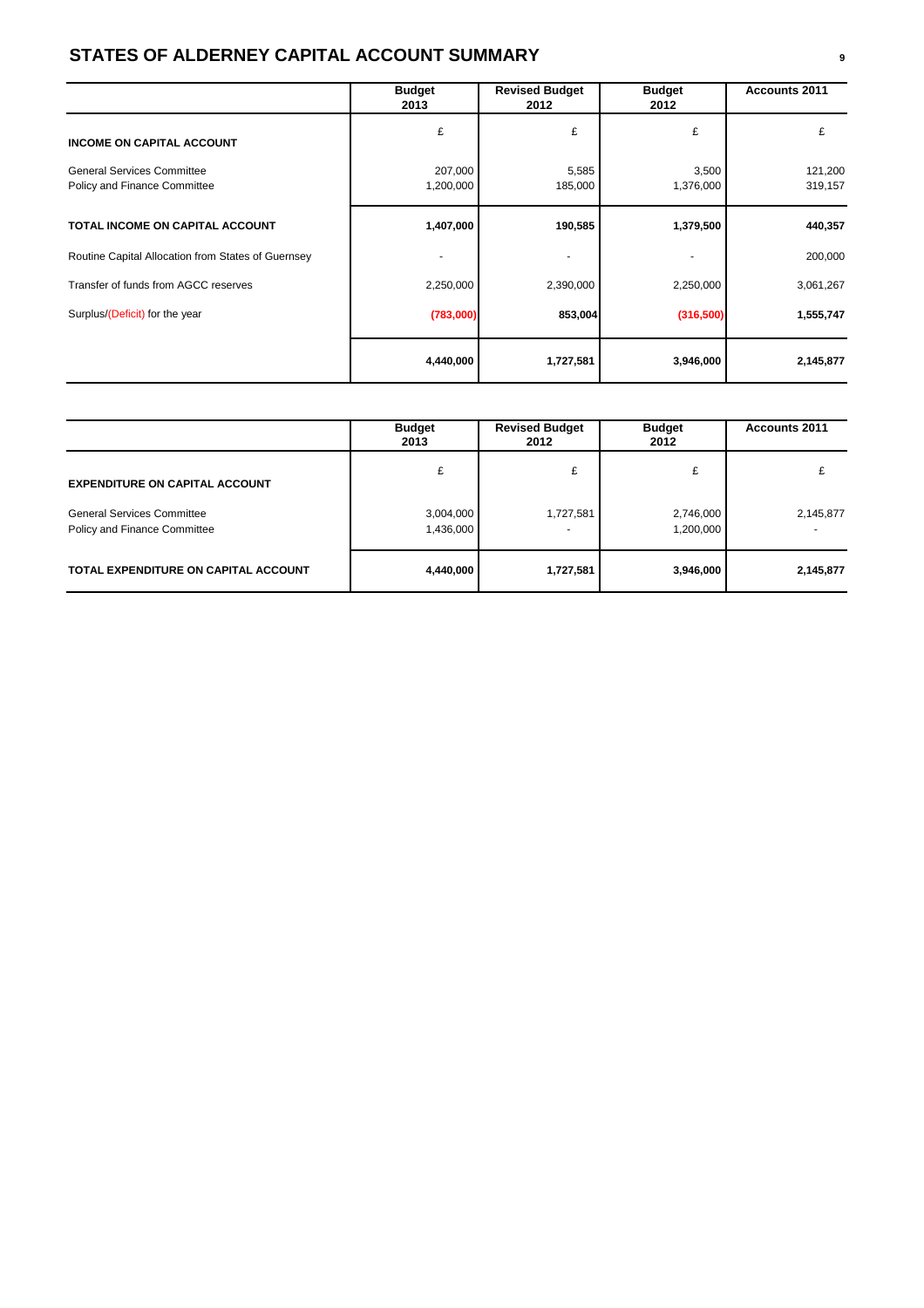# **GENERAL SERVICES COMMITTEE CAPITAL ACCOUNT <sup>10</sup>**

|                                                      | <b>Budget</b><br>2013 | <b>Revised Budget</b><br>2012 | <b>Budget</b><br>2012    | <b>Accounts 2011</b> |  |
|------------------------------------------------------|-----------------------|-------------------------------|--------------------------|----------------------|--|
| Income                                               | £                     | £                             | £                        |                      |  |
| Sewerage Law contributions                           | 3,000                 | 0                             | 3,000                    | 1,000                |  |
| Transfer from Housing Loans Fund (re Social Housing) | 199,000               |                               | $\overline{\phantom{a}}$ | 100,000              |  |
| Sale of Vehicles                                     | 5,000                 | 5,585                         | 500                      | 20,200               |  |
| <b>TOTAL</b>                                         | 207,000               | 5,585                         | 3,500                    | 121,200              |  |

|                                                      | <b>Budget</b><br>2013 | <b>Revised Budget</b><br>2012 | <b>Budget</b><br>2012 | Accounts 2011 |
|------------------------------------------------------|-----------------------|-------------------------------|-----------------------|---------------|
| Expenditure                                          | £                     | £                             | £                     | £             |
| <b>Alderney Harbour Capital Expenditure</b>          | 1,353,000             | 550,000                       | 1,610,000             | 210,757       |
| Alderney Water Board - Capital Grants:               |                       |                               |                       |               |
| Water Filtration Plant - Phase 2 (£700k)             |                       | 70,000                        |                       | 80,000        |
| Trigale High Level Storage - Phase 3 (£420k)         |                       | 70,000                        | 70,000                | 350,000       |
| Distribution Network - Phase 4a (£210,300)           |                       | 210,300                       | 250,000               |               |
| Distribution Network - Phase 4b                      | 250,000               |                               |                       |               |
| <b>Public Services</b>                               |                       |                               |                       |               |
| Road Resurfacing Contract (£250k)                    |                       | 250,000                       | 250,000               |               |
| Coastal Protection (£10k)                            | 120,000               | 10,000                        | 106,000               | 6,928         |
| Sewerage Projects (£14k)                             | 430,000               | 30,000                        | 80,000                | 7,040         |
| Waste Disposal Improvements                          | 25,000                | 25,000                        |                       |               |
| Purchase of Abattoir Equipment (£37k)                |                       | 15,174                        |                       | 16,625        |
| <b>Fire Brigade</b>                                  |                       |                               |                       |               |
| Cliff Rescue Equipment (£16k)                        | 1,000                 | 15.000                        | 26,000                |               |
| Fire Fighting Equipment - Breathing Apparatus (£10k) |                       | 10,000                        | 10,000                |               |
| Fire Fighting Equipment - Pump                       | 23,000                |                               |                       |               |
| <b>Land and Property</b>                             |                       |                               |                       |               |
| New Connaught Care Home (£2.5m)                      |                       | 65.000                        | 65,000                | 1,193,353     |
| Acquisition of land for Runway Safety Area (£50k)    |                       | 10,000                        | 5,000                 |               |
| Camp Site - Improved facilities (£81k & £64k)        | 65,000                | 190,200                       | 95,000                | 21,204        |
| St Anne's Church Refurbishment (£200k)               | 150,000               | 150,000                       | 100,000               | 136           |
| Transfer of Loans Fund to AHA (£299K)                | 199,000               |                               |                       | 100,000       |
| Works Department - Buildings & Garage                | 150,000               |                               |                       |               |
| Improvements to Corporation Quarry                   | 70,000                |                               |                       |               |
| Fort Albert Alternative Storage                      |                       |                               | 30,000                |               |
| <b>Works Department Vehicles and Plant</b>           |                       |                               |                       |               |
| Vehicles (£49)                                       | 56,000                | 42,816                        | 49,000                | 62,016        |
| Plant (£15k)                                         | 112,000               | 14,091                        |                       |               |
| Per published accounts 2011                          |                       |                               |                       | 97,818        |
| <b>TOTAL</b>                                         | 3,004,000             | 1,727,581                     | 2,746,000             | 2,145,877     |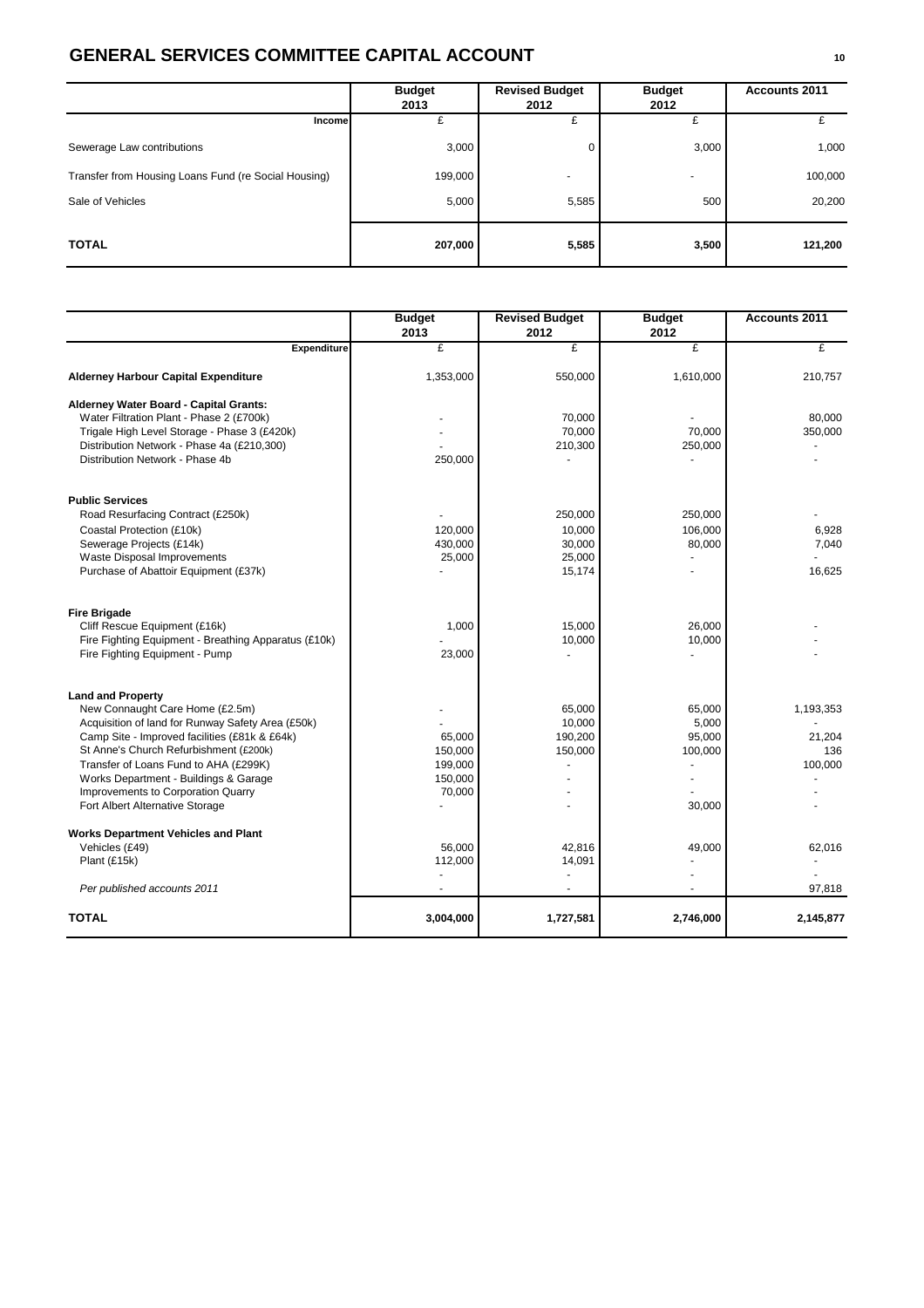# **GENERAL SERVICES COMMITTEE - HARBOUR CAPITAL ACCOUNT**

|                                                                                                                                                                     | <b>Budget</b><br>2013                 | <b>Revised Budget</b><br><b>Budget</b><br>2012<br>2012 |            | <b>Accounts</b><br>2011 |
|---------------------------------------------------------------------------------------------------------------------------------------------------------------------|---------------------------------------|--------------------------------------------------------|------------|-------------------------|
| <b>Expenditure</b>                                                                                                                                                  | £                                     | £                                                      | £          | £                       |
| <b>Commercial Quay - Revetment :-</b><br>Investigation/Consultation Fees<br><b>Revetment Rebuild</b>                                                                | 400,000                               | 30,000<br>70,000                                       | 500,000    | 1,911                   |
| Harbour Area Redevelopment :-<br>Harbour Office (Preliminaries voted - £32k)<br><b>Boat Park</b><br>Improvements to Shower Facilities<br>Inner Harbour Improvements | 430,000<br>33,000<br>20,000<br>40,000 | 55,000<br>17,000<br>26,000                             | 550,000    | 2,646                   |
| <b>Crane Replacement</b>                                                                                                                                            | 430,000                               | 300,000                                                | 500,000    |                         |
| <b>Replacement Engines for Pilot Boat (£52k)</b>                                                                                                                    |                                       | 52,000                                                 | 60,000     |                         |
| Per published accounts 2011                                                                                                                                         |                                       |                                                        |            | 206,200                 |
| TOTAL CAPITAL EXPENDITURE FOR THE FINANCIAL YEAR<br><b>FUNDED BY THE GENERAL SERVICES COMMITTEE</b>                                                                 | £1,353,000                            | £550,000                                               | £1,610,000 | £210,757                |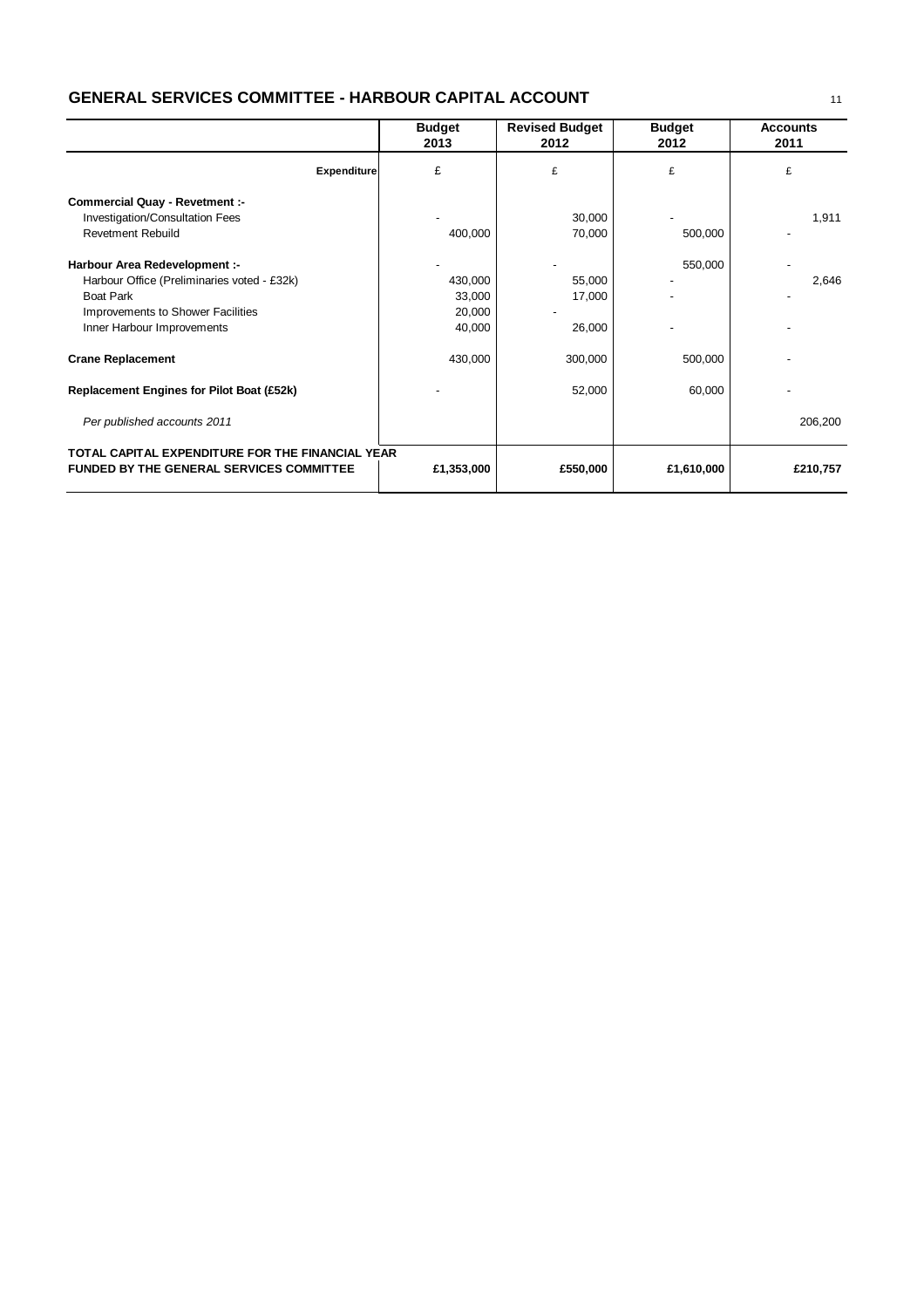# **POLICY AND FINANCE COMMITTEE CAPITAL ACCOUNT <sup>12</sup>**

|                                                    | <b>Budget</b><br>2013  | <b>Revised Budget</b><br>2012 | <b>Budget</b><br>2012     | Accounts 2011     |
|----------------------------------------------------|------------------------|-------------------------------|---------------------------|-------------------|
| Income                                             | £                      | £                             | £                         | £                 |
| <b>Property Transfer Duties</b>                    |                        |                               |                           |                   |
| Congé<br>Leasehold Duty<br><b>Transfer Duty</b>    | 190,000<br>10,000<br>0 | 175,000<br>10,000<br>0        | 245,000<br>5,000<br>1,000 | 302,454<br>16,704 |
|                                                    | 200,000                | 185,000                       | 251,000                   | 319,157           |
| Sale of States Land and Property                   | 1,000,000              | ٠                             | 1,025,000                 |                   |
| <b>Transfer of funds from Coin Reserve Account</b> |                        |                               | 100,000                   |                   |
| <b>TOTAL</b>                                       | 1,200,000              | 185,000                       | 1,376,000                 | 319,157           |

|                                                                                                                                                    | <b>Budget</b><br>2013         | <b>Revised Budget</b><br>2012      | <b>Budget</b><br>2012              | Accounts 2011 |
|----------------------------------------------------------------------------------------------------------------------------------------------------|-------------------------------|------------------------------------|------------------------------------|---------------|
| <b>Expenditure</b><br><b>Allocation of Funds/Grants</b><br>Social Housing Projects - Phase I<br><b>Sports Centre Trust</b><br>Airport Improvements | 636,000<br>400,000<br>400,000 | £<br>٠<br>$\overline{\phantom{0}}$ | £<br>400,000<br>400,000<br>400,000 |               |
| <b>TOTAL</b>                                                                                                                                       | 1,436,000                     | $\overline{\phantom{0}}$           | 1,200,000                          |               |